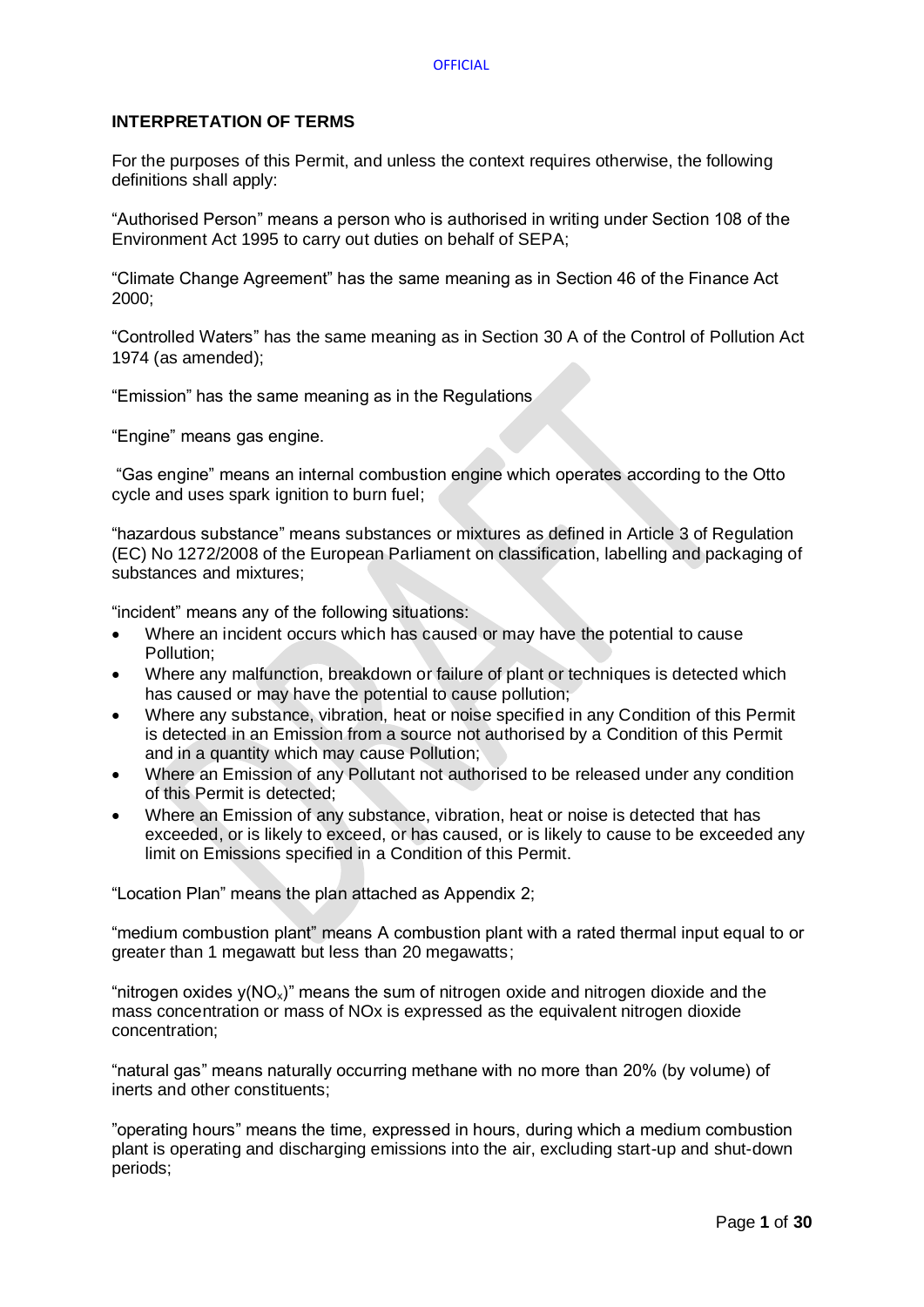"the Permitted Activities" are defined in Schedule 1 of this Permit;

"the Permitted Installation" is defined in Schedule 1 of this Permit and includes references the parts of the Permitted Installation;

"Pollutant" and "Pollution" have the same meaning as in the Regulations;

"rated thermal input" means The rate at which fuel can be burned at the maximum continuous rating of the appliance multiplied by the net calorific value of the fuel and expressed as megawatts thermal;

"SEPA" means the Scottish Environment Protection Agency;

"start-up and shut-down" as defined in the Commission Implementing Decision (2012/249/EU), OJ L 334, 17.12.2000, p.17;

"the Site" is defined in Schedule 1 of this Permit and 'on-site' and 'off-site' shall be interpreted accordingly;

"the Site Boundary" means the boundary of the site as shown in green on the Site Plan;

"Site Plan" means the plan attached as Appendix 1;

"the Regulations" means The Pollution Prevention and Control (Scotland) Regulations 2000;

Any reference to a group of Conditions, numbered Condition, Schedule, Table, Appendix, Figure or Paragraph is a reference to a group of Conditions, numbered Condition, Schedule, Table, Appendix, Figure or Paragraph bearing that number in the Permit;

Except where specified otherwise in this permit:

- "day" means any period of 24 consecutive hours;
- "week" means a period of 7 consecutive days;
- "month" means a calendar month:
- "year" means any period of 12 consecutive months.

And any derived words (e.g. "monthly", "quarterly") shall be interpreted accordingly; and Except where specified otherwise in this Permit, any reference to an enactment or statutory instrument includes a reference to it as amended (whether before or after the date of this Permit) and to any other enactment, which may, after the date of this Permit, directly or indirectly replace it, with or without amendment.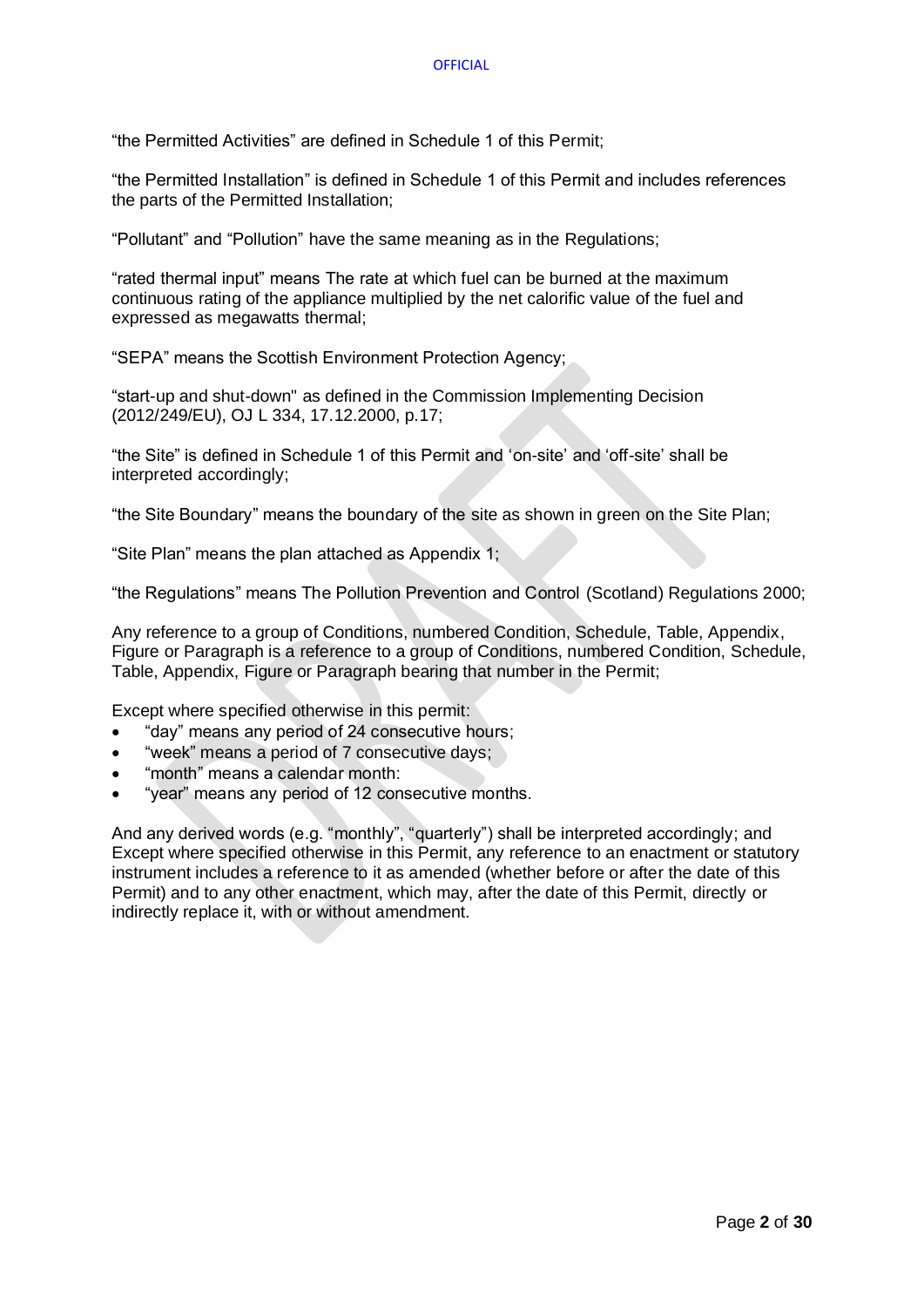### **OFFICIAL**

|       | <b>Table of Contents</b>                                                |
|-------|-------------------------------------------------------------------------|
|       |                                                                         |
| 1.    |                                                                         |
| 1.1.  |                                                                         |
| 2.    |                                                                         |
| 2.1.  |                                                                         |
| 2.2.  |                                                                         |
| 2.3.  |                                                                         |
| 2.4.  |                                                                         |
| 2.5.  |                                                                         |
| 2.6.  |                                                                         |
| 2.7.  |                                                                         |
| 2.8.  |                                                                         |
| 2.9.  |                                                                         |
| 2.10. |                                                                         |
| 2.11. |                                                                         |
| 3.    | <b>CONDITIONS APPLYING TO THE PERMITTED INSTALLATION AS A WHOLE  13</b> |
| 3.1.  |                                                                         |
| 3.2.  |                                                                         |
| 4.    | <b>CONDITIONS APPLYING TO THE TREATING AND PROCESSING OF MILK  14</b>   |
| 4.1.  |                                                                         |
| 4.2.  |                                                                         |
| 4.3.  |                                                                         |
| 4.4.  |                                                                         |
| 4.5.  |                                                                         |
| 4.6.  |                                                                         |
| 4.7.  |                                                                         |
| 4.8.  |                                                                         |
| 4.9.  |                                                                         |
| 4.10. |                                                                         |
|       |                                                                         |
|       |                                                                         |
|       |                                                                         |
|       | APPENDIX 4 - Emission Limit Value Tables As Specified In Schedule 4 21  |
|       |                                                                         |
|       |                                                                         |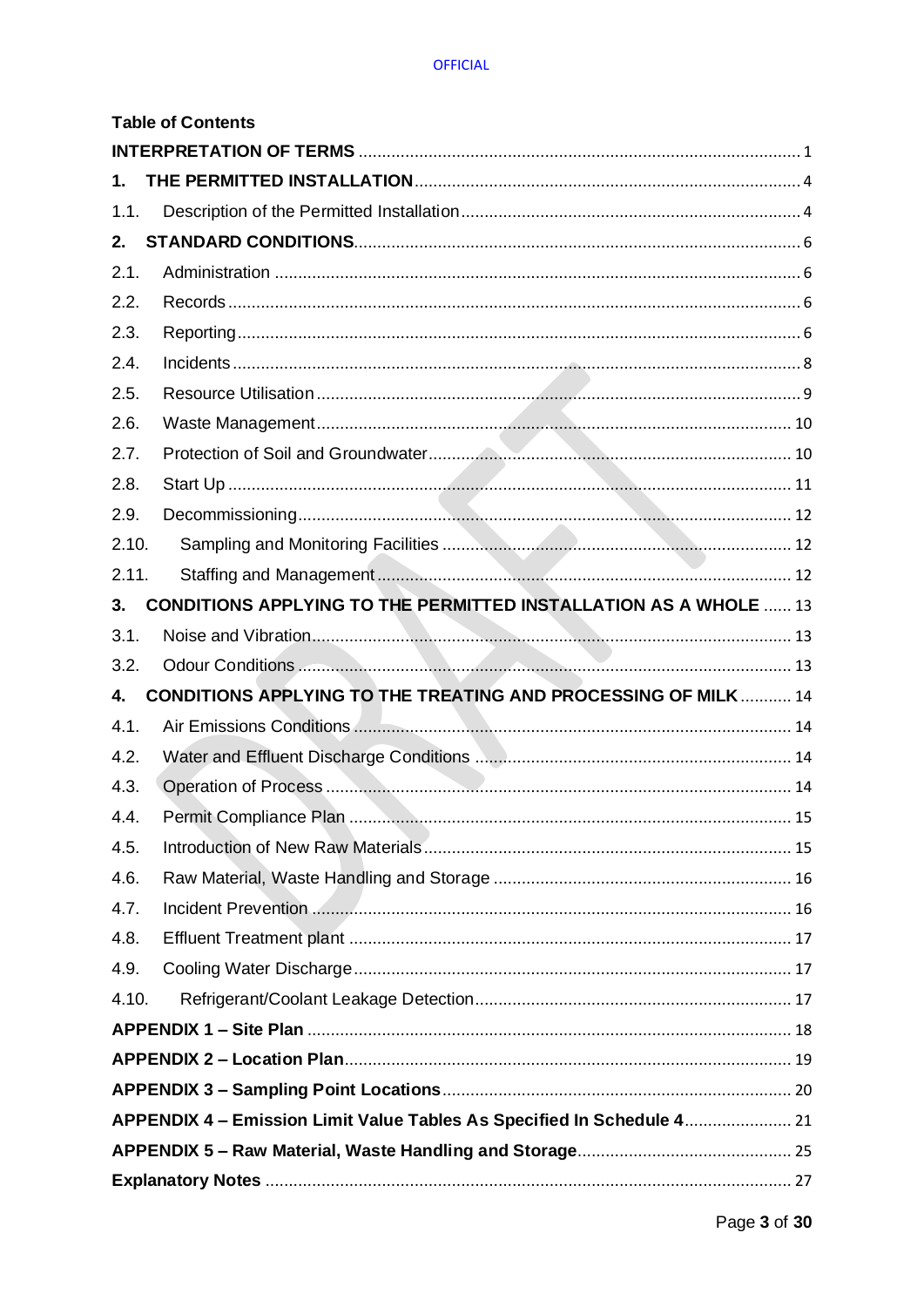### **1. THE PERMITTED INSTALLATION**

- 1.1. Description of the Permitted Installation
- 1.1.1. The permitted installation to which this Permit applies ("the Permitted Installation") is the stationery technical unit specified in paragraph 1.1.4 ("the stationery technical unit"), where the activities specified in paragraph 1.1.3 are carried out ("the Activities") together with the directly associated activities specified in paragraph 1.1.5 ("the Directly Associated Activities"). The site and location of the Permitted Installation is delineated in red on the Site Plan ("the Site").
- 1.1.1.1. The site of the permitted installation is delineated in green on the Site Plan in Appendix 1 ("the site boundary").
- 1.1.2. The location of the Site is as shown delineated in red on the Location Plan in Appendix 2 and Site Plan in Appendix 1.
- 1.1.3. The Activities carried out at the Stationery Technical Unit are the treating and processing of milk, the quantity of milk received being greater than 200 tonnes per day, being an activity described in Paragraph (e) of Part A of Section 6.8 of Schedule 1 of the Regulations.
- 1.1.4. The Stationery Technical Unit comprises the following units:
- 1.1.4.1. The Dairy, comprising of:
	- a) Raw milk reception cooling and storage with associated chiller units
	- b) 1 milk processing line comprising of:
		- Balance tank which regulates the flow through the process;
		- Separator which produces the skim by separating the milk from the cream and removing impurities;
		- Standardisation unit which reintroduces the appropriate quantity of cream into the skim depending on the product being produced;
		- Homogenisation unit which distributes the cream evenly throughout the milk
		- Pasteurisation unit to destroy pathogens;
		- Bactofugation unit which removes bacteria spores from the milk.
	- c) 1 Cream processing line comprising of:
		- Balance tank
		- Separator which produces the skim by separating the milk from the cream and removing impurities.
		- Pasteurisation unit.
		- Skimmed milk line.
		- Cream line
		- Butter line
		- Two block butter machines
		- One spreadable machine
	- d) Chiller units which cool the pasteurised milk and pasteurised cream.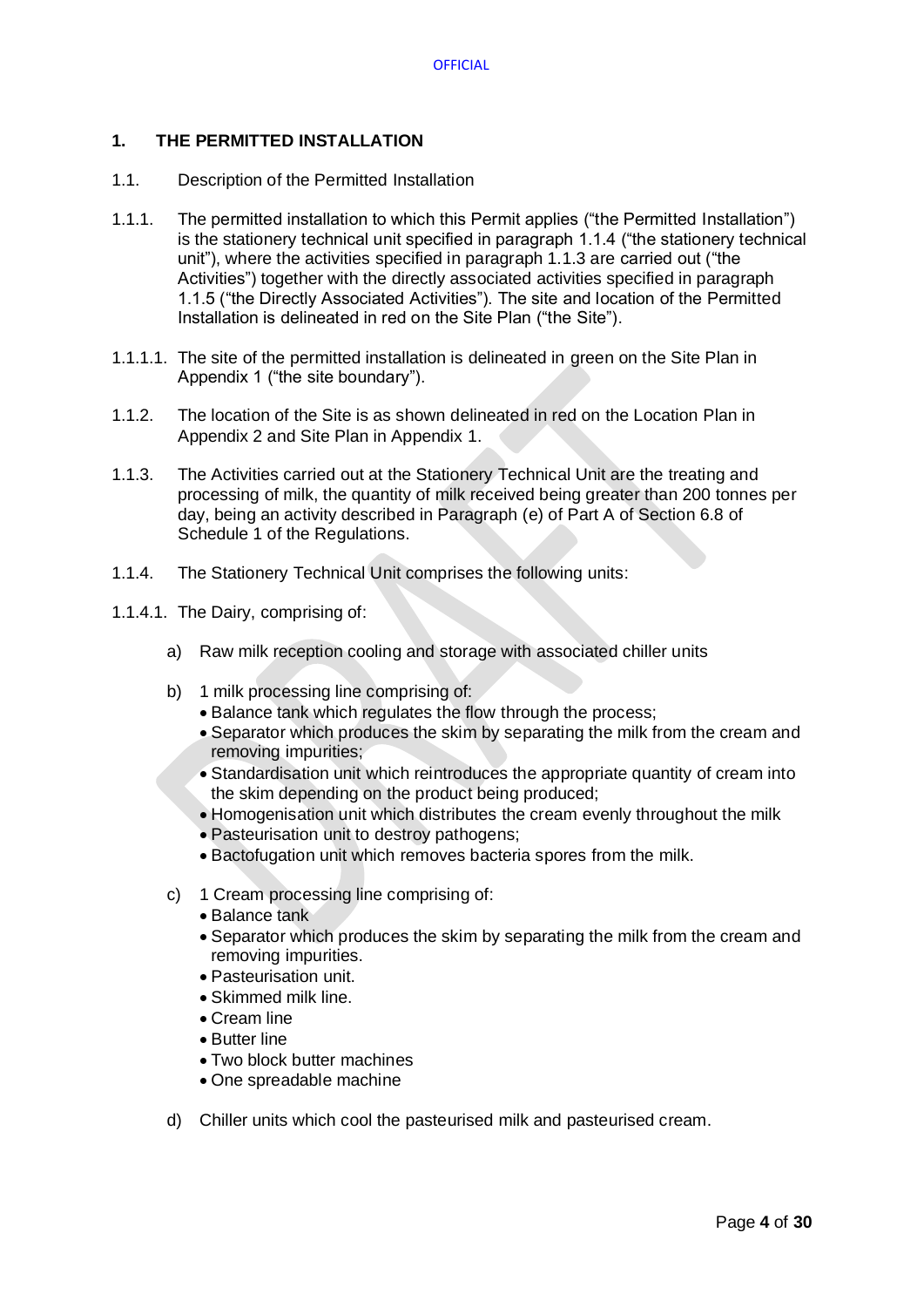- 1.1.5. The following Directly Associated Activities are carried out on the Site:
- 1.1.5.1. Packaging of finished milk on HDPE bottle filler units filling 1, 2, 4 and 6 pint bottles with skimmed semi-skimmed and standardised whole milk.
- 1.1.5.2. Packaging of finished cream
- 1.1.5.3. Packaging of butter on two Benhill 250g block butter machines
- 1.1.5.4. Packaging of spreadable on one spreadable machine (250g and 500g size tubs)
- 1.1.5.5. Chilled product storage
- 1.1.5.6. Automated Cleaning in Place (CIP) system utilising acid, caustic and disinfection agents
- 1.1.5.7. Waste storage
- 1.1.5.8. An effluent collection system comprising of drains, sumps, tanks and pipes.
- 1.1.5.9. Boiler plant serving the dairy comprising of 2 x container packaged Gas steam boilers with each boiler rated at 860KW and which fire only natural gas.
- 1.1.5.10. An effluent treatment plant comprising:
	- a) effluent collection comprising drains, sumps and pipes.
	- b) Dissolved air flotation (DAF) Unit fitted with flowmeter and automatic shutdown;
	- c) An automatic chemical dosing system fitted with safety controls;
	- d) Sludge collection and mixing tank;
	- e) Balance tanks with related transfer pumps;
	- f) 3 Interceptor Chambers;
	- g) Sump Chamber;
	- h) Discharge Chamber;
- 1.1.5.11. Road tankers and refrigerated trailer units while on site; and
- 1.1.5.12. Tanker washing facilities
- 1.1.6. For the purposes of this Permit the activities and Directly Associated Activities shall be known together as "the Permitted Activities".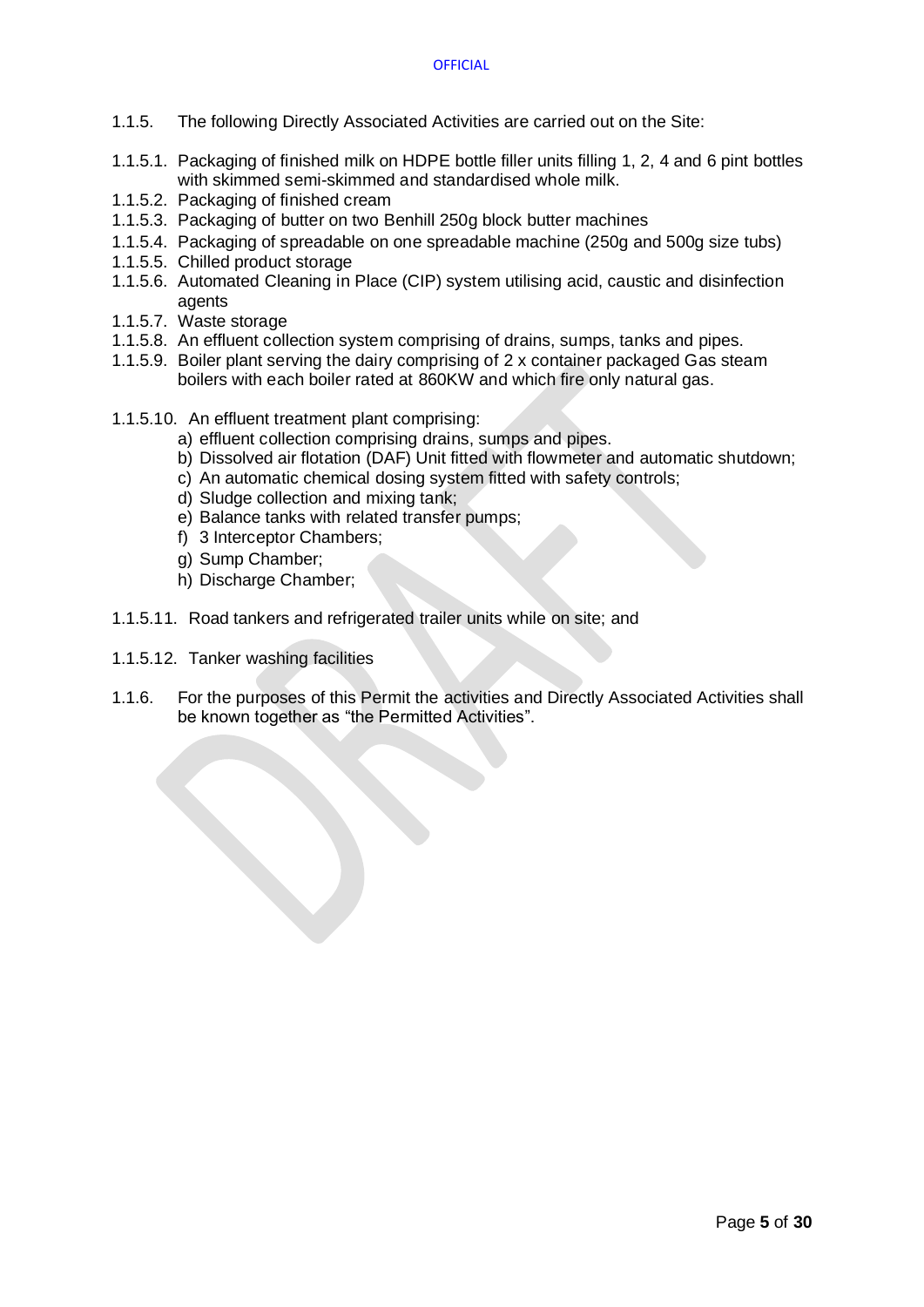### **2. STANDARD CONDITIONS**

### 2.1. Administration

- 2.1.1. The operator shall have an appropriate person (and deputy) as the primary point of contact with SEPA and shall notify SEPA in writing of the name of the appointed person (and deputy) within 4 weeks of the date of this permit.
- 2.1.2. In the event of a different person being appointed to act as primary point of contact (or deputy) the operator shall notify SEPA in writing of the name of the appointed person or deputy without delay.
- 2.1.3. A copy of this permit shall be kept at the Permitted Installation and shall be made readily accessible for examination by all staff.
- 2.1.4. Any systems or procedures used by the operator to demonstrate compliance with a Condition of this Permit shall be recorded.
- 2.2. Records
- 2.2.1. All records made in compliance with this Permit shall be kept in a systematic manner.
- 2.2.2. Unless otherwise specified in a condition of this Permit#, every record made in compliance with a Condition of this Permit shall be preserved for a period of not less than five years from the date of it being made. Every such record shall be kept at the Permitted Installation for not less than one year from the date of it's being made and thereafter preserved at a location, previously notified to SEPA in writing, if that location is not at the Permitted Installation.
- 2.2.3. All records shall be legible, and any amendment made to any record made in compliance with a Condition of this Permit shall be made in such a way as to leave the original entry clear and legible. The reason for each amendment shall be explained in the said record.
- 2.2.4. Without prejudice to Condition 2.2.2, all operator's records relevant operation and maintenance of the Permitted Installation shall be kept at the Permitted Installation for not less than one year from the end of the period to which they apply.

### 2.3. Reporting

2.3.1. Where any condition of this Permit requires information to be reported, report shall be forwarded to SEPA at the email address registry@sepa.org.uk and cc'd to fasp@sepa.org.uk, or to the address specified in the explanatory notes attached to this Permit by the date(s) or within the period or at the frequency specified in Table 2.1 appended to this schedule and, where appropriate the first report shall be due on the date specified in that Table. All such reports shall include the Permit number and the name of the operator.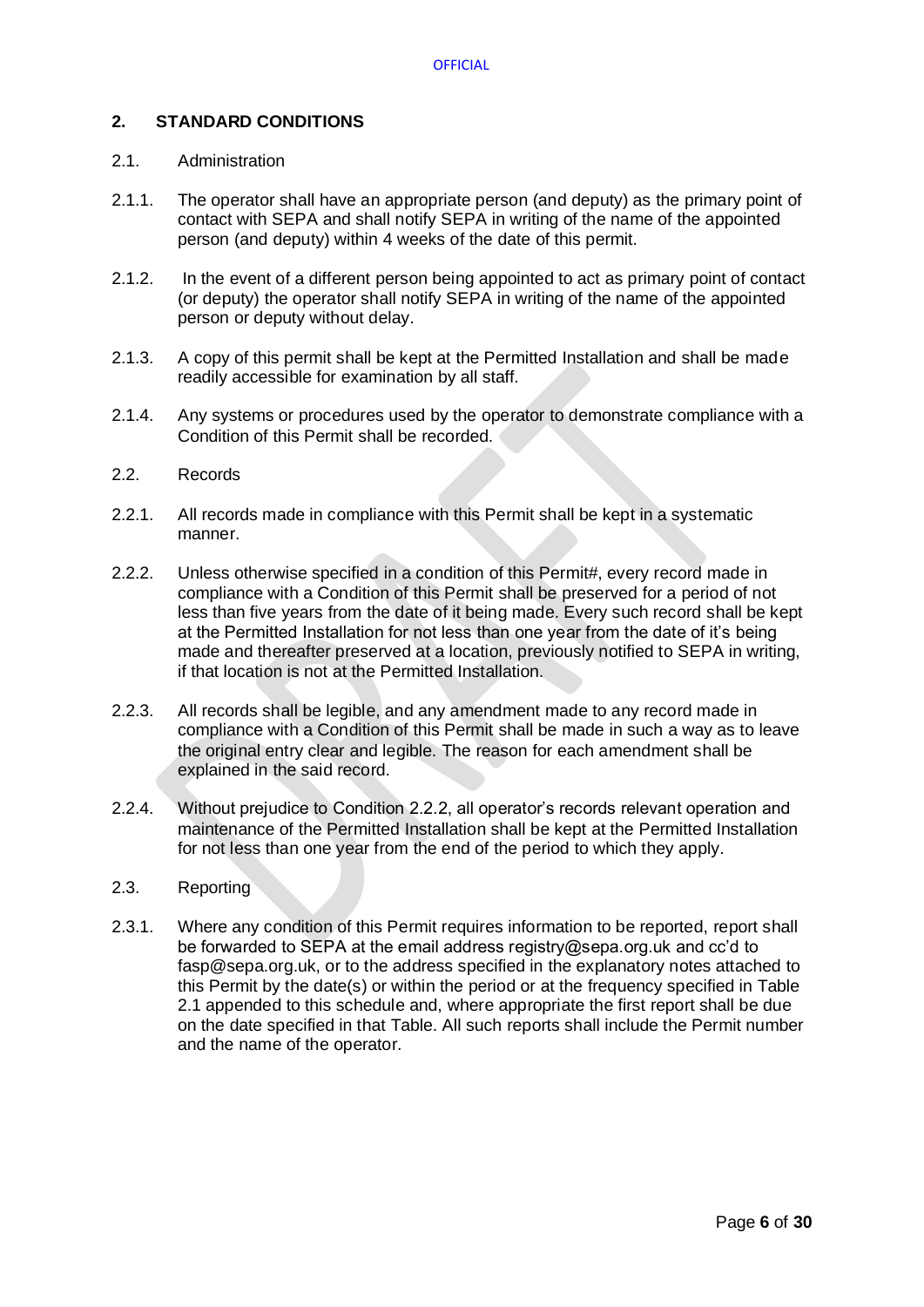### Table 2.1 – Reporting Requirements

| <b>Summary of</b><br>information to be<br>reported                           | <b>Condition</b> | <b>Date within</b><br>period/frequency to be<br>reported                                                                                                           | <b>Date first</b><br>report due |
|------------------------------------------------------------------------------|------------------|--------------------------------------------------------------------------------------------------------------------------------------------------------------------|---------------------------------|
| Notification of<br>appropriate person                                        | 2.1.1            | Within 4 weeks of permit<br>issue                                                                                                                                  | N/A                             |
| Notification of a change<br>of appropriate person                            | 2.1.2            | Without delay                                                                                                                                                      | N/A                             |
| Incident investigation<br>report                                             | 2.4.6            | Within 14 days of the date of<br>the incident unless otherwise<br>agreed in writing with SEPA                                                                      | N/A                             |
| <b>Resource utilisation</b>                                                  | 2.5.1            | At least once every 4 years                                                                                                                                        | 31 January<br>2023              |
| Systematic installation<br>review                                            | 2.7.5            | At least once every 4 years                                                                                                                                        | 31 January<br>2023              |
| Groundwater and soil<br>monitoring requirements                              | 2.7.8            | Within one month of the<br>analysis being completed                                                                                                                |                                 |
| Groundwater and soil<br>monitoring plan and<br>methodology for<br>monitoring | 2.7.10           | At least 6 months in advance<br>of the monitoring being<br>carried out                                                                                             |                                 |
| Notification of cessation<br>of Permitted Activities                         | 2.9.2            | No later than 2 months prior<br>to the proposed date of<br>cessation or as agreed in<br>writing with SEPA                                                          | N/A                             |
| Noise and vibration<br>assessment                                            | 3.1.1            | At least once every 4 years                                                                                                                                        | 31 January<br>2023              |
| Sampling report of<br>effluent emissions at<br>sampling point S2             | 4.2.8            | Quarterly, within two weeks<br>of the end of the quarter:<br>1 January to 31 March,<br>1 April to 30 June,<br>1 July to 30 September,<br>1 October to 31 December. | 30 June 2023                    |
| Sampling plan                                                                | 4.2.9            | Annually                                                                                                                                                           | 31 March<br>2022                |
| Annual review of<br>bunding, sumps,<br>pipelines and storage<br>areas        | 4.6.2            | Yearly                                                                                                                                                             | 31 January<br>2023              |
| Spillage Plan                                                                | 4.7.2            | At least once every 4 years                                                                                                                                        | 30 June 2023                    |

- 2.3.2. Where the Permitted Installation has not operated for the duration of any reporting period specified in Table 2.1, the Operator shall provide written notification to SEPA. This shall confirm that no reports have been made in terms of Condition 2.3.1 because the Permitted Installation has not operated during said period. Notifications shall be submitted within one month of the end of the reporting period concerned.
- 2.3.3. All notifications required by any Condition of this Permit shall be made to SEPA in the manner specified in that Condition to the address specified in the explanatory notes.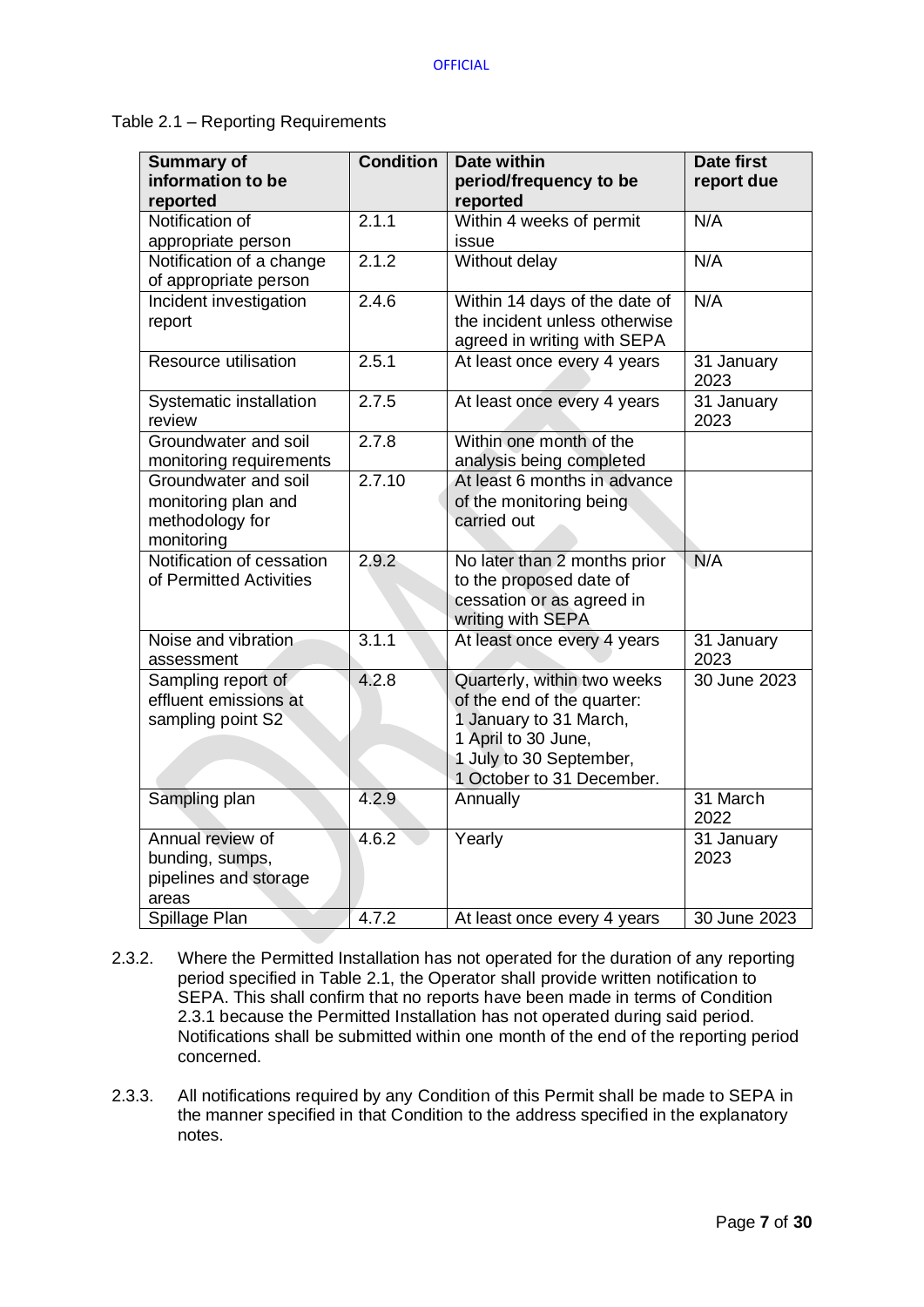### 2.4. Incidents

- 2.4.1. In the event of an Incident all necessary measures shall immediately be taken:
	- to prevent, or where that is not practicable to reduce, emissions from the Permitted Installation;
	- to limit the environmental consequences as a result of that Incident; and
	- to prevent further possible Incidents.
- 2.4.2. Without prejudice to the requirements of condition 2.11.1, in the event of a breach of any condition of this Permit the Operator shall immediately take the measures necessary to ensure that compliance is restored in the shortest possible time.
- 2.4.3. Notwithstanding the requirements of Condition 2.11.1 and 2.11.2 where a breach of any condition of this Permit or an Incident poses an immediate danger to human health, or threatens to cause an immediate significant adverse effect on the environment, the Operator shall suspend operation of the Permitted Installation or relevant part thereof until such time as it can be operated in compliance with this Permit.
- 2.4.4. In the event of an Incident and/or a breach of any condition of this Permit, the Operator shall notify SEPA by telephone without delay to 0800 80 70 60. A notification that relates to an Incident shall include as far as practicable the information specified in condition 2.11.5.
- 2.4.5. The Operator shall confirm any Incident to SEPA in writing by the next working day after the Incident. This confirmation shall include:
	- The time and duration of the Incident;
	- The receiving environmental medium or media where there has been any emission as a result of the Incident;
	- An estimate of the quantity and composition of any emission;
	- The measures taken to prevent or minimise any emission or further emission;
	- An assessment of the cause of the Incident;
	- Proposals for remediation (where appropriate); and
	- Proposals for preventing a repetition of the Incident.
- 2.4.6 Any incident notified to SEPA shall be investigated by the Operator, and a report of the investigation sent to SEPA. The report shall detail, as a minimum, the circumstances of the incident, an assessment of any harm to the environment and the steps taken by the Operator to bring the incident to an end. The report shall also set out proposals for remediation, where necessary, and for preventing a repetition of the incident.
- 2.4.7 Within 6 months of the date of the Permit the Operator shall prepare, implement, and maintain an "Incident Prevention and Mitigation Plan".
- 2.4.8 Following an Incident and at least every 4 years the Operator shall review the "Incident Prevention and Mitigation Plan" required under condition 2.4.6. Each review of the plan shall be recorded and where the Operator makes any revisions to the plan these revisions shall be recorded.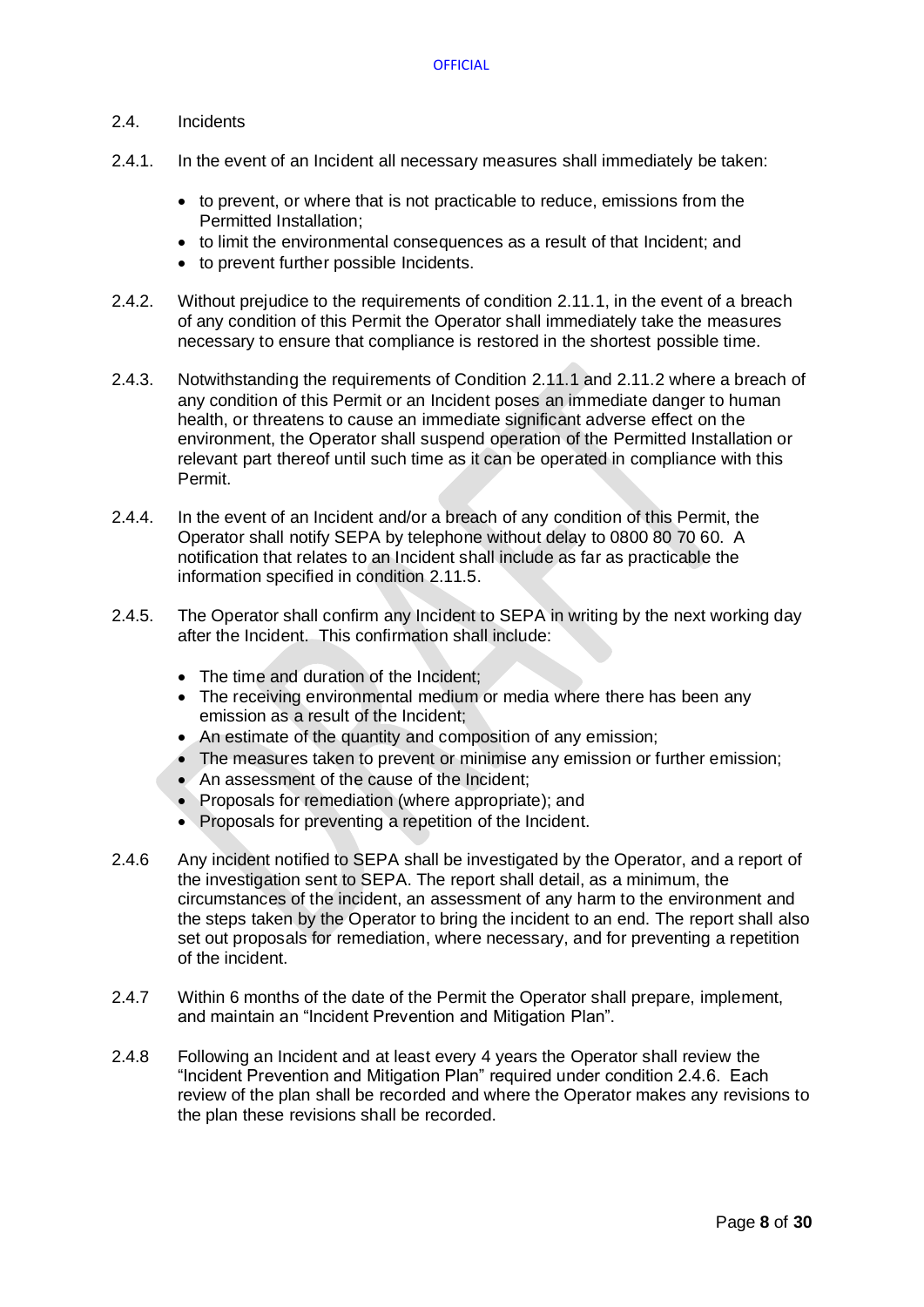### 2.5. Resource Utilisation

- 2.5.1. At least every four years, the Operator shall carry out a systematic assessment to determine:
- 2.5.1.1. how and where raw materials (including water and fuel) and energy are used within the Permitted Installation;
- 2.5.1.2. the quantities of raw materials (including water and fuel) and energy used within the Permitted Installation;
- 2.5.1.3. how and where material losses and wastes are generated within the Permitted Installation;
- 2.5.1.4. the quantities of material losses and wastes are generated within the Permitted Installation;
- 2.5.1.5. how and where raw materials (including water) and energy can be utilised more efficiently within the Permitted Installation to reduce resource use and minimise material losses and waste; and
- 2.5.1.6. which of the resource efficiency measures identified in 2.2.1.5 will be implemented at the Permitted Installation during the 4 year assessment cycle.
- 2.5.2. The assessment required by condition 2.5.1 shall be recorded using the SEPA "systematic assessment of resource use and efficiency template" (IED-T-04), or an equivalent format as agreed by SEPA, and reported to SEPA as specified in Table 2.1.
- 2.5.3. The Operator shall implement the resource efficiency measures identified in the systematic assessment within the timescales specified in the systematic assessment.
- 2.5.4. The information required in 2.5.1.2 and 2.5.1.4 shall be recorded annually.
- 2.5.5. For the purposes of condition 2.5.1 "raw materials", "energy" and "fuel" shall, as a minimum, include the materials listed in Table 2.2.
- 2.5.6. In the event that the Permitted Installation ceases to be covered by a climate change agreement, the Operator shall provide written notification to SEPA within one month of such cessation.

| <b>Raw Material, Energy or Fuel</b>                         | Unit of            |
|-------------------------------------------------------------|--------------------|
|                                                             | <b>Measurement</b> |
| <b>Raw Milk</b>                                             | m <sup>3</sup>     |
| <b>Mains Water</b>                                          | m <sup>3</sup>     |
| Product Packaging (excluding labels and shrink wrap)        | Tonnes             |
| Phosphoric Acid, Nitric Acid, Sodium Hydroxide              | m <sup>3</sup>     |
| Peroxyacetic Acid/ Acetic Acid/ Hydrogen Peroxide Mix       | m <sup>3</sup>     |
| <b>Other Cleaning Chemicals</b>                             | m <sup>3</sup>     |
| Water Treatment Chemicals for use in the Effluent Treatment | Litres             |
| Plant                                                       |                    |

Table 2.2 - Resource Utilisation Data Recording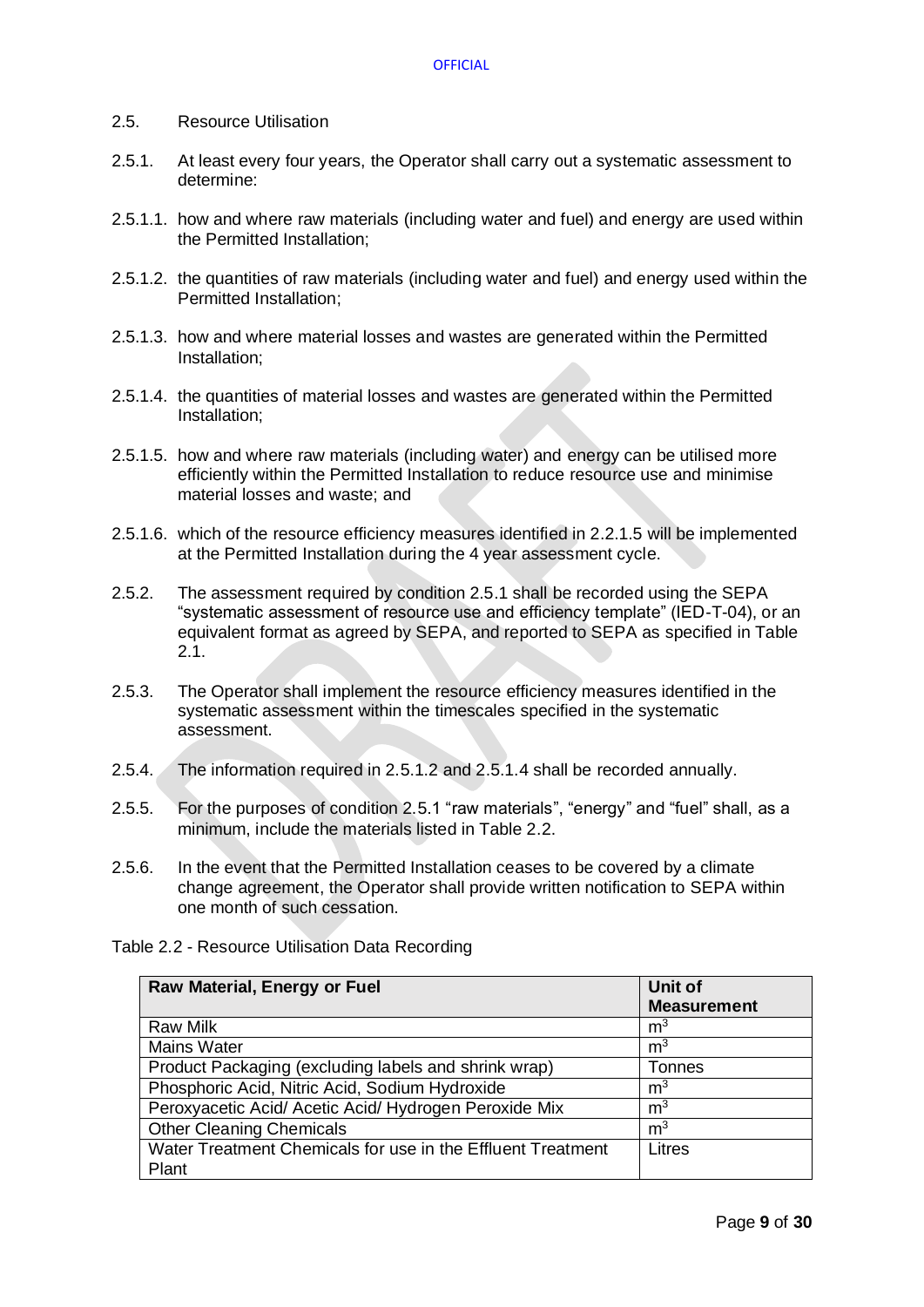| <b>Activated Carbon Filters</b>     | Kg             |
|-------------------------------------|----------------|
| Gas                                 | m <sup>3</sup> |
| <b>Refrigerant Gas</b>              | Ka             |
| Gas Oil                             | $m^3$ & KWh    |
| Selective Catalytic Reduction Agent | m <sup>3</sup> |
| Electricity                         | <b>KWh</b>     |

- 2.6. Waste Management
- 2.6.1. The operator shall maintain a record of the location, estimated quantities and types of all waste stored within the Permitted Installation. The said record shall be updated weekly.
- 2.7. Protection of Soil and Groundwater
- 2.7.1. There shall be no emission of any Pollutants to groundwater or soil from the Permitted Installation.
- 2.7.2. The operator shall maintain a record of any incident that has, or might have, impacted on the condition of any soil or groundwater including the soil or groundwater under the site, either as a result of that incident or as a result of an accumulation of incidents, together with a record of any further investigation or remediation work carried out.
- 2.7.3. Notwithstanding the requirements of Condition 2.2.2, the record required by Condition 2.7.2 shall be preserved until this Permit is surrendered.
- 2.7.4. The Operator shall maintain plans that identify the configuration and specification of all drains and sub-surface pipework and the position and purpose of all sub-surface sumps and storage vessels that are used or have been used within the Site from the date of this Permit until the Permit is surrendered.
- 2.7.5. The operator shall at least every 4 years carry out a systematic inspection and review of the condition of the internal floors, external yard surfaces, bunding, foul drainage systems and process drains, the purpose of which shall be to ensure compliance with condition 2.7.1. Each assessment shall be recorded and reported to SEPA.
- 2.7.6. The Operator shall at least once per year carry out a systematic assessment and inspection of internal floors, external yard surfaces and bunding in order to ensure compliance with Condition 2.7.1.
- 2.7.7. Any remedial action or upgrade identified by the systematic assessment and inspection required by Conditions 2.7.5 and 2.7.6 shall be completed within 3 months of completion of the survey or within such a timescale as is agreed in writing with SEPA.
- 2.7.8. The operator shall monitor the groundwater and soil at the site for the relevant hazardous substances specified in table 2.3 at the frequency specified in table 2.3, the purpose of which shall be to identify groundwater and soil contamination associated with the activities specified in Table 2.3 by those relevant hazardous substances. Each assessment shall be recorded and reported to SEPA.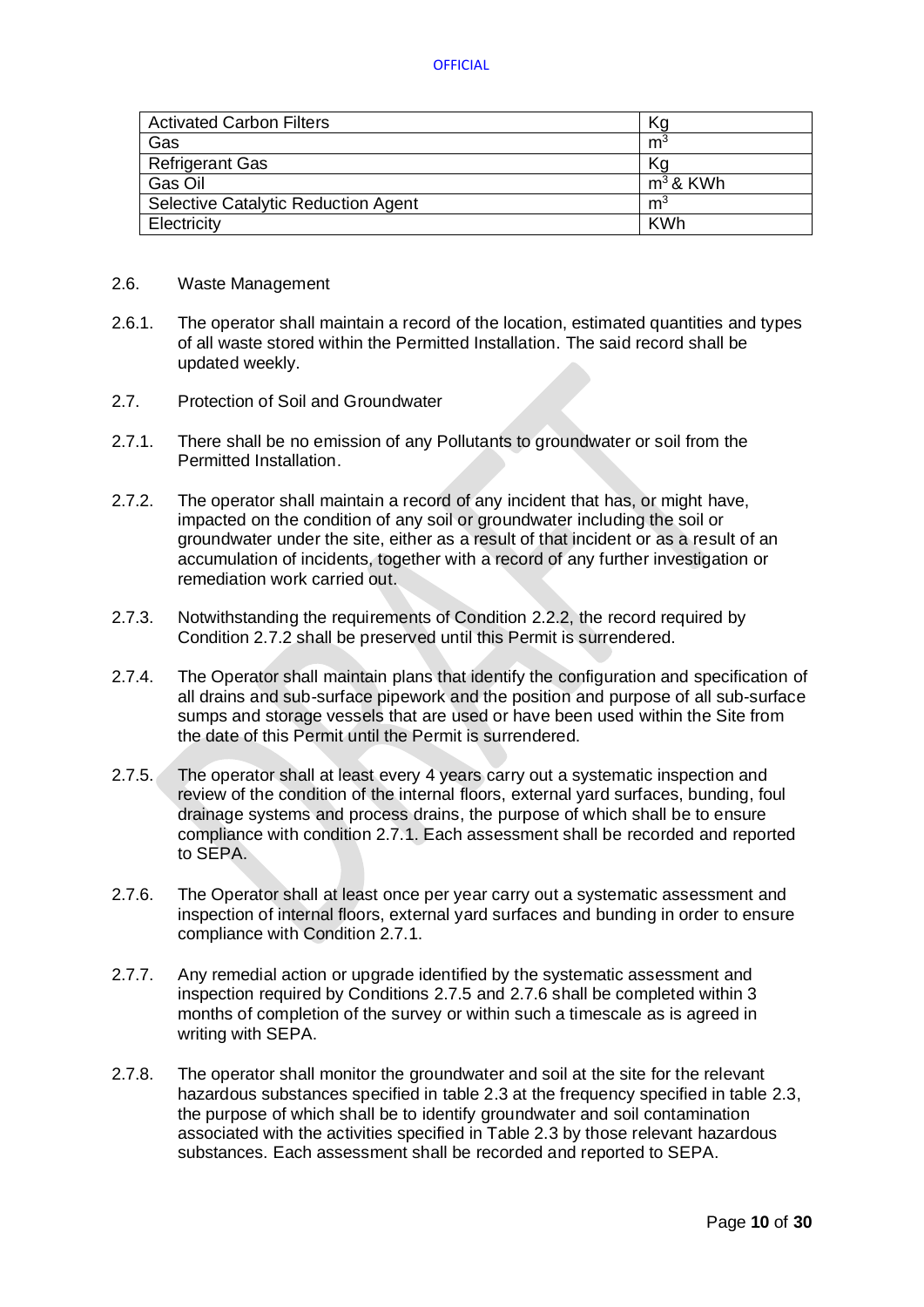- 2.7.9. The assessment required by condition 2.7.8 shall include interpretation of the results with reference to previous monitoring undertaken (including the site and where applicable baseline reports) and operations at the permitted installation and details of corrective actions that are required to protect groundwater and soil and remedy any contamination that has occurred a result of permitted activities.
- 2.7.10. The operator shall submit a detailed groundwater and soil monitoring plan, for the monitoring required by conditions 2.7.8 to SEPA at least six months in advance of carrying out the monitoring, which shall include the locations at which monitoring shall be carried out and the methodology which shall be used.
- 2.7.11. The operator shall carry out the monitoring required by condition 2.7.8 in accordance with the groundwater and soil monitoring plan required by condition 2.7.10.
- 2.7.12. The operator shall review the plan required by Condition 2.7.10 no later than 6 months after each monitoring event. The purpose of the review shall be to determine whether any changes to monitoring locations, frequency or parameters are required and where changes are proposed, submit a revised plan to SEPA.
- 2.7.13. Notwithstanding the requirements of Condition 2.2 all plans, monitoring and assessments reports undertaken in accordance with Conditions 2.7.5, 2.7.8, and 2,7.10 shall be preserved until the permit is surrendered.
- 2.7.14. The operator shall maintain the groundwater monitoring wells detailed in the plan required in Condition 2.7.10 in a condition fit for purpose, unless otherwise agreed in writing with SEPA. Where a well's function is compromised it shall be repaired or replaced to allow sample collection in accordance with Conditions 2.7.8.

| <b>Relevant hazardous</b><br>substance |                 | Location                                                    | <b>Frequency</b> |                    |             |
|----------------------------------------|-----------------|-------------------------------------------------------------|------------------|--------------------|-------------|
|                                        | <b>Borehole</b> | <b>Easting</b>                                              | <b>Northing</b>  | <b>Groundwater</b> | <b>Soil</b> |
| <b>Diesel</b><br>Lubricating Oil       |                 | To be agreed in writing with SEPA as<br>per condition 2.7.8 |                  |                    | 10 Years    |

# Table 2.3 – Groundwater and Soil Monitoring Requirements

- 2.8. Start Up
- 2.8.1. By 30 June 2022 The Operator shall prepare and maintain a plan ("the Start Up Plan") setting out the necessary steps to be taken by the operator prior to start up of operations of the Permitted Installation to ensure that all appropriate preventative measures are taken against Pollution and that no significant pollution is caused.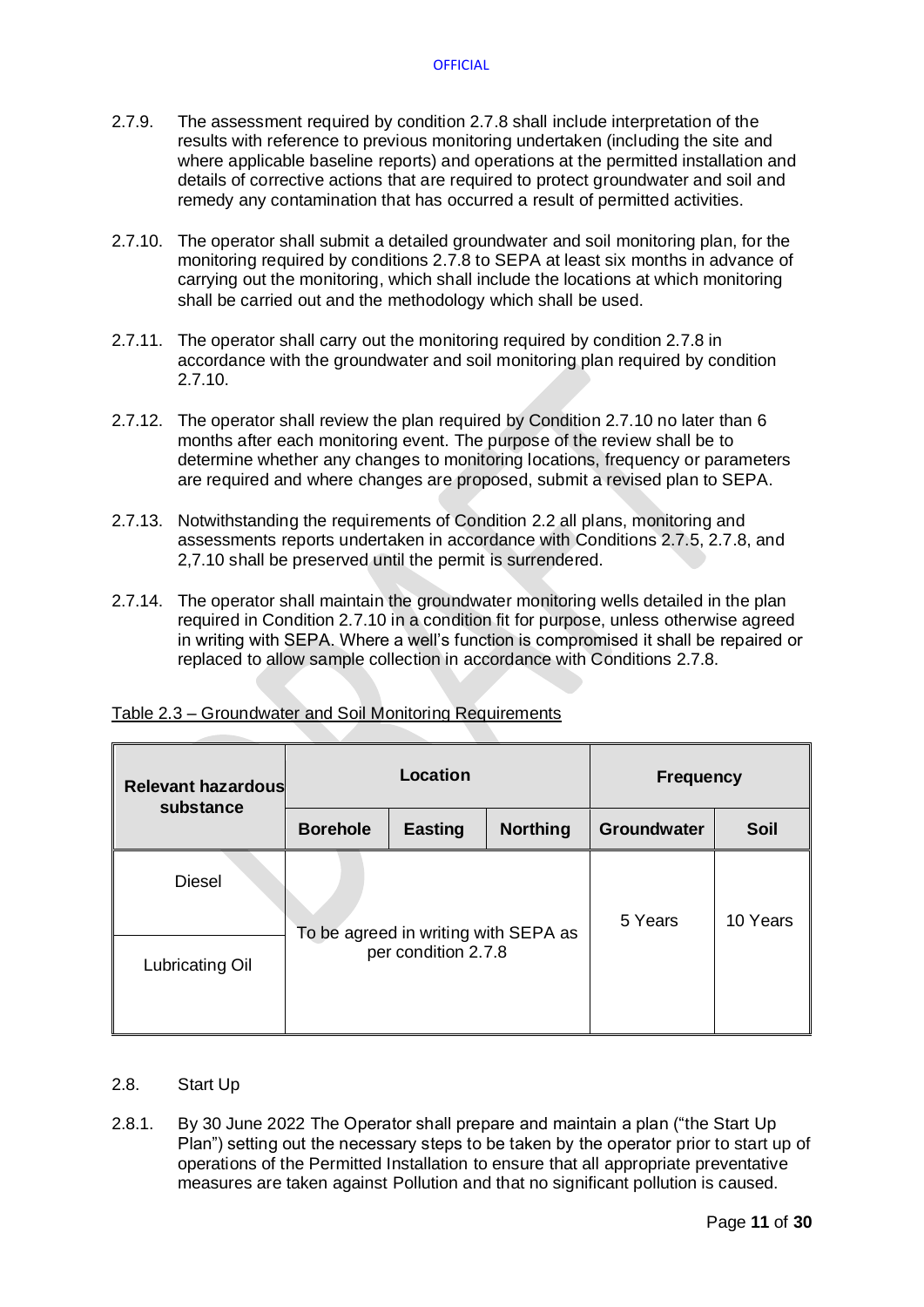- 2.8.2. At least every 4 years, the Operator shall review the Start Up Plan required under Condition 2.8.1. Each review of the said Start Up Plan shall be recorded and where the Operator makes any revisions to the said plan, said revisions shall be recorded.
- 2.9. Decommissioning
- 2.9.1. By 30 June 2022 The Operator shall prepare and maintain a plan ("the Decommissioning Plan") for the decommissioning of the Permitted Installation. The De-commissioning Plan shall set out the steps to be taken by the operator after final cessation of the Permitted Activities.
- 2.9.2. The Operator shall notify SEPA in writing of its intention to cease the Permitted Activities, or any part thereof, for any period exceeding 12 months, no later than 2 months prior to the proposed date of cessation.
- 2.9.3. The Operator shall implement the De-commissioning Plan on final cessation of the Activities or any part thereof.
- 2.9.4. The Operator shall review, record, and where necessary, update the Decommissioning Plan as follows:
- 2.9.4.1. At least every 4 years; and
- 2.9.4.2. Where the Operator plans to make substantial change in the extent or nature of the Permitted Installation.
- 2.10. Sampling and Monitoring Facilities
- 2.10.1. Sampling measurement and monitoring facilities at the Permitted Installation shall conform to the requirements of the relevant test methods specified in any condition of the Permit or as otherwise agreed in writing with SEPA.
- 2.10.2. Unrestricted access to all sampling points required by any Condition of this Permit shall be provided at all times.
- 2.11. Staffing and Management
- 2.11.1. All staff engaged in carrying on the Permitted Activities shall be provided with adequate professional and technical development training and written operating instructions to enable them to carry out their duties.
- 2.11.2. The operator shall ensure that all staff engaged in carrying on the Permitted Activities are fully conversant with those aspects of the Permit Conditions which are relevant to their duties.
- 2.11.3. The operator shall maintain a record of the skills and training requirements for each job and shall keep records of all relevant training.
- 2.11.4. The permitted Installation shall be managed and supervised by appropriately qualified persons to ensure that the conditions of the Permit are being complied with.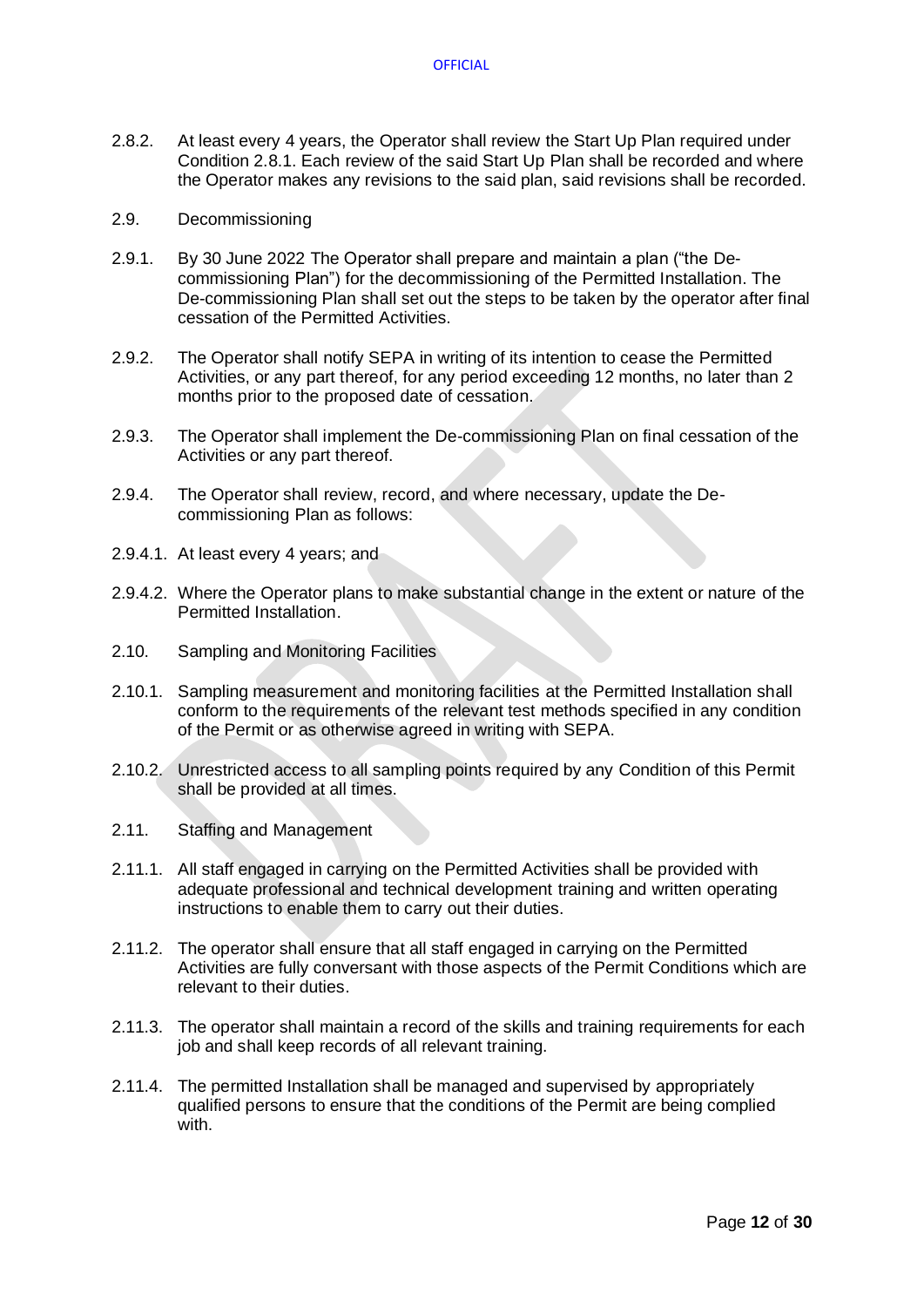## **3. CONDITIONS APPLYING TO THE PERMITTED INSTALLATION AS A WHOLE**

- 3.1. Noise and Vibration
- 3.1.1. At least every 4 years or in the event of a significant change to the Permitted Installation, the Operator shall carry out a systematic assessment of noise and vibration Emissions associated with the Permitted Installation, the purpose of which shall be to identify methods of reducing noise and vibration Emissions. Each assessment shall be recorded and reported to SEPA.
- 3.2. Odour Conditions
- 3.2.1. All Emissions to air from the Permitted Installation shall be free from offensive odour, as perceived by an Authorised Person, outside the Site Boundary.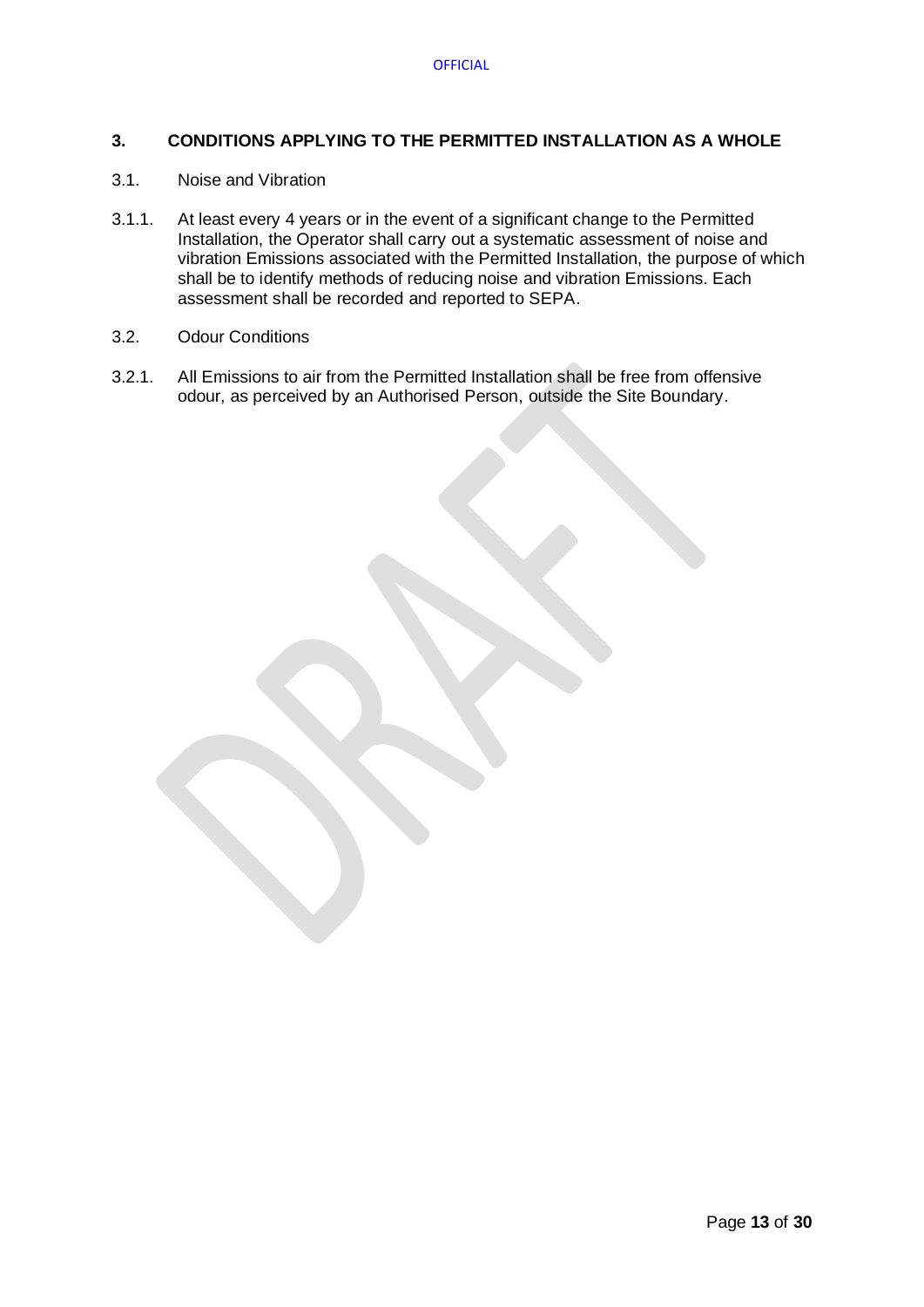### **4. CONDITIONS APPLYING TO THE TREATING AND PROCESSING OF MILK**

#### 4.1. Air Emissions Conditions

- 4.1.1. All emissions to air arising from the Permitted Installation, other than steam or water vapour, shall be colourless and free from persistent mist, fume and droplets.
- 4.1.2. The Emissions to air specified in Table 4.1, as annexed in Appendix 4, shall be permitted only from the Emission locations specified in that Table and shall not exceed the limits for the parameters specified in the said Table.
- 4.2. Water and Effluent Discharge Conditions
- 4.2.1. There shall be no discharge to the surface water drainage system from the Permitted Installation other than uncontaminated surface water.
- 4.2.2. There shall be no discharge to the surface water drainage system via the sampling point S2, as shown in Appendix 3 – Sampling Point Location, from the Permitted Installation other than uncontaminated surface water.
- 4.2.3. All effluent from the Permitted Installation other than uncontaminated surface water shall be discharged to the effluent treatment system described in condition 1.1.5.10.
- 4.2.4. All effluent from the Dairy side of the Permitted Installation other than uncontaminated surface water shall be discharged to the effluent treatment system as shown in Appendix 3 – Sampling Point Location.
- 4.2.5. The emissions to the effluent treatment plant and surface water specified in Table 4.2 in Appendix 4, shall be permitted only from the emission points specified in that Table to the destinations specified in that Table and only after having passed the sample points specified in that Table.
- 4.2.6. Subject to Condition 4.2.3 and 4.2.4, no emission specified in Table 4.2 shall exceed the limit, or be out with the range, as appropriate, for the parameters specified in said Table.
- 4.2.7. Measurement and/or sampling of the Emissions in Table 4.2 shall be carried out by the Operator at the sampling locations specified in that Table subject to the requirements for monitoring specified in Table 4.3 as annexed as Appendix 4.
- 4.2.8. The date, time and results of all samples and measurements carried out in compliance with Condition 4.2.7 shall be recorded by the operator and reported.
- 4.2.9. A sampling plan shall be agreed in writing with SEPA and shall include, but not limited to, the parameters specified in Table 4.2, as annexed in Appendix 4, and shall be maintained and reviewed annually. The reviewed sampling plan shall be submitted to SEPA by 30 November annually.
- 4.3. Operation of Process
- 4.3.1. No person shall be permitted to operate the process unless the operator has formally notified the person that he is so permitted.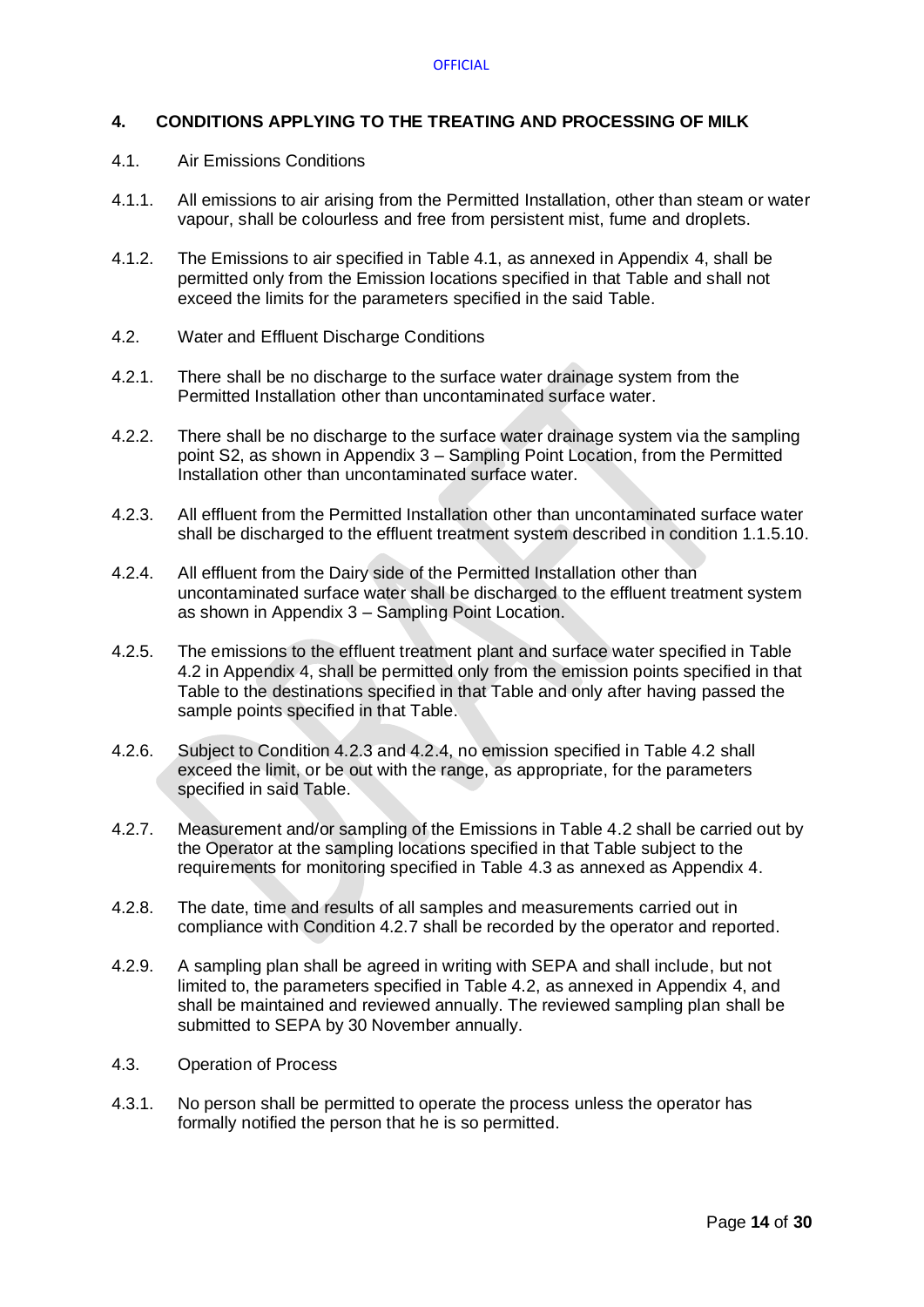- 4.3.2. All plant, instrumentation and buildings used in carrying out the permitted activities, shall be maintained in proper working condition and subject to an effective preventative maintenance schedule which shall include:
- 4.3.2.1. Checking of significant components for correct operation;
- 4.3.2.2. Survey of pipes, tanks, drums, pumps and valves for leaks;
- 4.3.2.3. Checking and cleaning of filters, tanks and sumps;
- 4.3.2.4. Calibration of measuring equipment; and
- 4.3.2.5. Removing of deposits in any air handling extraction systems.
- 4.3.3. Maintenance, whether under a scheme of planned maintenance or consequent to a breakdown, shall be organised in such a way that releases to air, sewers or land of potentially polluting substances are minimised.
- 4.3.4. All maintenance carried out shall be recorded in writing detailing the date, time, maintenance carried out, and the person carrying out the maintenance.
- 4.4. Permit Compliance Plan
- 4.4.1. The Operator shall prepare, record, and implement works operating procedures designed to meet the conditions of this Permit.
- 4.4.2. The procedures referred to in Condition 4.4.1 shall also include the methods to be used both before the process is operated, and also during the operation of the process for identifying and responding to any occurrence that may occur within the process which may require notification to SEPA under conditions 2.4.1 and 2.4.2, and for assessing the environmental impact of such an occurrence should one be identified.
- 4.4.3. The Operator shall review and where necessary define, prepare, record and implement all operating systems and procedures necessary for compliance with the conditions of this Permit, whenever there are any changes to the Permitted Activities or in any case at intervals of not more than two years or other period as agreed in writing with SEPA.
- 4.4.4. Where any system or procedure required by Condition 4.4.3 is not immediately available, the Operator shall prepare such a procedure or system, which shall be available for use by the Operator within 2 months of the date when such a need was identified.
- 4.4.5. The procedures and systems required by Condition 4.4.3 and Condition 4.4.4 shall include methods to be used in assessing any new process or process modification to be incorporated within the existing process in respect to its Emissions both under normal operating conditions and as a result of process upset.
- 4.5. Introduction of New Raw Materials
- 4.5.1. Prior to the introduction to the Permitted Installation of any new chemicals the operator shall carry out a review to ensure that the necessary systems are adopted to minimise the pollution potential from the material. The review must encompass the areas as a minimum.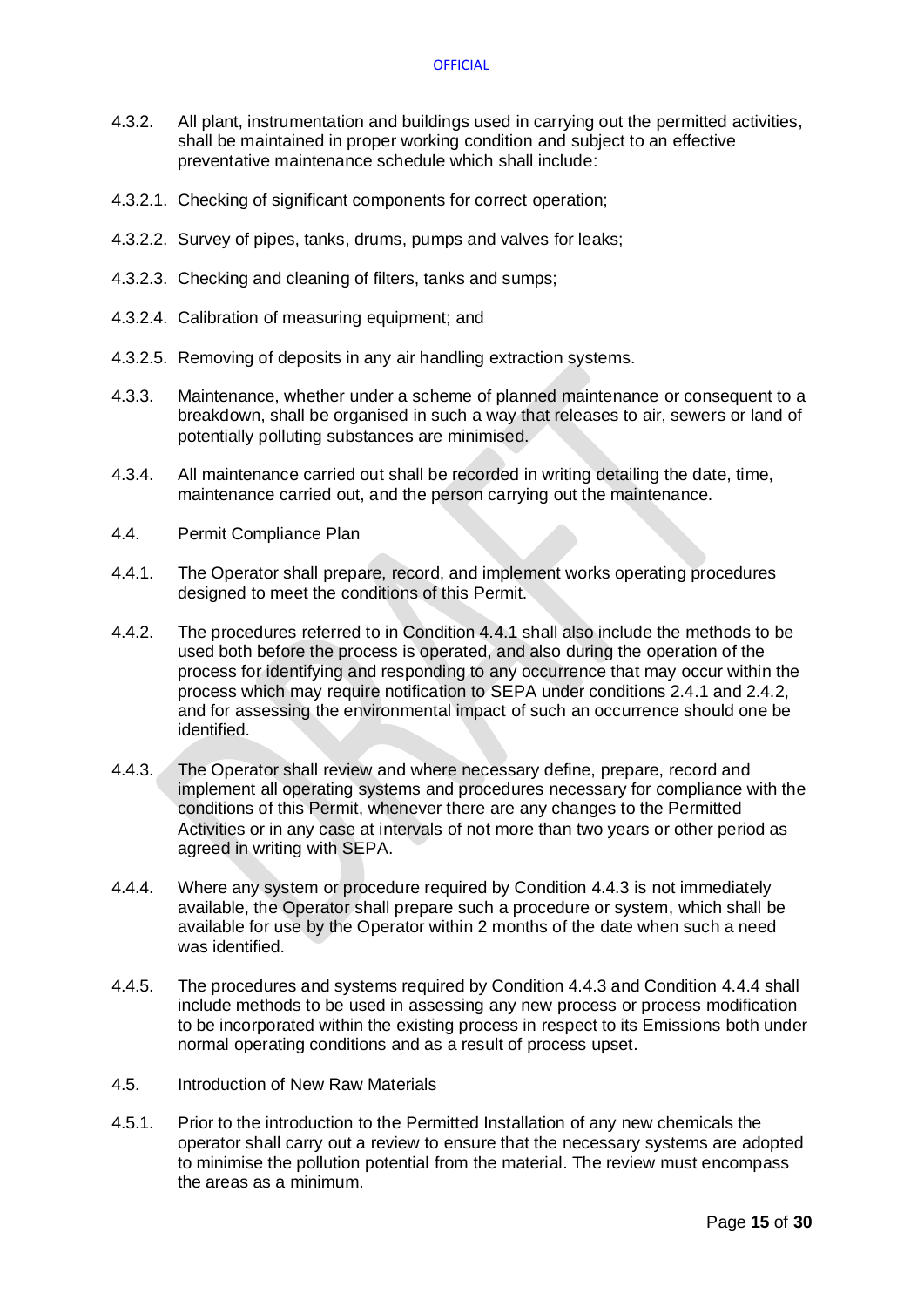- 4.5.1.1. Justification of the use of the substance as opposed to changes in process operation to obtain the same end result.
- 4.5.1.2. Obtain information from the manufacturer on the environmental impact of the substance including aquatic toxicity data and potential incompatibility with other substances.
- 4.5.1.3. Determine the environmental fate of the substance.
- 4.5.1.4. Determine the biodegradability of the substances.
- 4.5.1.5. Confirm that adequate training has been provided and procedures are in place to ensure proper usage, handling, and spill response.
- 4.5.2. The findings of any review required by Condition 4.5.1 shall be recorded in a register. This register shall also include either the date of a notification made to SEPA under Regulation 12 or the date an application made to SEPA under Regulation 13 in respect of its introduction, or a comment that such a notification or application was not considered necessary together with any correspondence received from SEPA in response.
- 4.6. Raw Material, Waste Handling and Storage
- 4.6.1. The materials described in Table 4.4 as annexed as Appendix 5 shall be stored on the Site only in the location, method and quantities specified in this table.
- 4.6.2. The Operator shall maintain an inventory recording the quantities and environmental characteristics of raw materials used and stored at the Permitted **Installation**
- 4.6.3. By 31 December of each year the Operator shall undertake and record annual inspections of all bunds, sumps, pipelines and storage areas on the Permitted installation which shall include an assessment of their integrity and fitness for purpose. The inspections shall be in accordance with current European or British Standard Specifications.
- 4.6.4. A report on the conclusions from the inspections required by Condition 4.6.3 detailing any remedial actions required, a timetable for their completion, and record of the inspection shall be sent to SEPA within one month of the completion of the inspections.
- 4.6.5. The Operator shall, wherever practical, purchase raw materials and chemicals in returnable, re-usable containers and make arrangements, where possible, for the return of such containers without the requirement for washing out the residues.
- 4.7. Incident Prevention
- 4.7.1. The Operator shall ensure that all materials, products, by-products or wastes which may result in pollution if they enter soil, groundwater, controlled waters or an effluent collection system shall be stored in designated areas designed to prevent the release of any of those materials to soil, groundwater, controlled waters or effluent collection systems, in such a manner as to prevent any such release.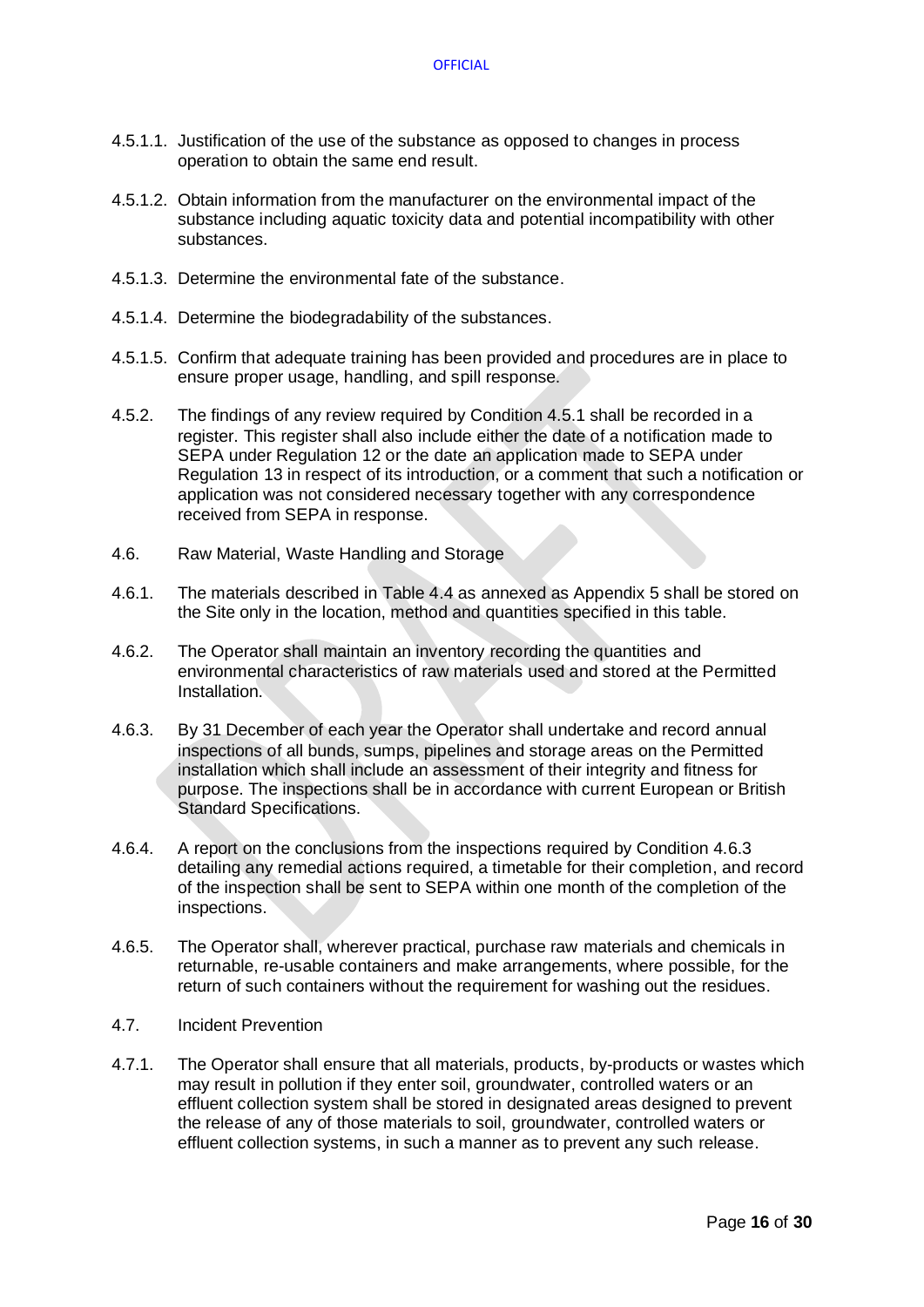- 4.7.2. Notwithstanding the requirements of Condition 2.4.5, the Operator shall prepare, record and implement a spillage plan designed to prevent the release of any pollutants to surface water or Site drains from any spillage or leaks resulting from the Permitted Activities. As part of the said plan the Operator shall identify what, if any, spillage equipment is to be maintained on Site, the quantity of such equipment, and the strategic locations of any storage bins containing the said equipment.
- 4.7.3. The spillage plan required by Condition 4.7.2 shall be completed by 30 June 2022 and a copy of the plan reported to SEPA within one month of the completion of the plan.
- 4.7.4. Following an Incident and at least every 4 years the Operator shall review the "Spillage Plan" required under condition 4.7.2. Each review of the plan shall be recorded and where the Operator makes any revisions to the plan these revisions shall be recorded.
- 4.7.5. All chemicals shall be stored in appropriately signed and segregated areas and appropriately bunded as required, to minimise the risk of adverse reaction as follows:
- 4.7.5.1. Acids and alkalis shall be stored in different areas; and
- 4.7.5.2. Oxidising and reducing agents shall be stored in different areas.
- 4.8. Effluent Treatment plant
- 4.8.1. The effluent treatment plant shall be operated and maintained so as to minimise the emission of offensive odour.
- 4.8.2. Liquid effluent and sludge shall be transferred within pipe work designed, constructed and linked in a manner which prevents leakages.
- 4.8.3. All discharged sludge from the effluent treatment plant shall be stored in sealed, lidded or otherwise covered tanks or receptacles prior to removal off site.
- 4.9. Cooling Water Discharge
- 4.9.1. The discharge of cooling water from the permitted installation to the Forglen Burn is not permitted under the conditions of this permit.
- 4.10. Refrigerant/Coolant Leakage Detection
- 4.10.1. The refrigerant/coolant leak detection monitoring system shall be provided.
- 4.10.2. In the event of a leak being detected a signal shall activate warning audible and visual alarms and the refrigerant plant shall be automatically shut down.
- 4.10.3. Any leakage of refrigerant/coolant detected shall be recorded in accordance 2.4.1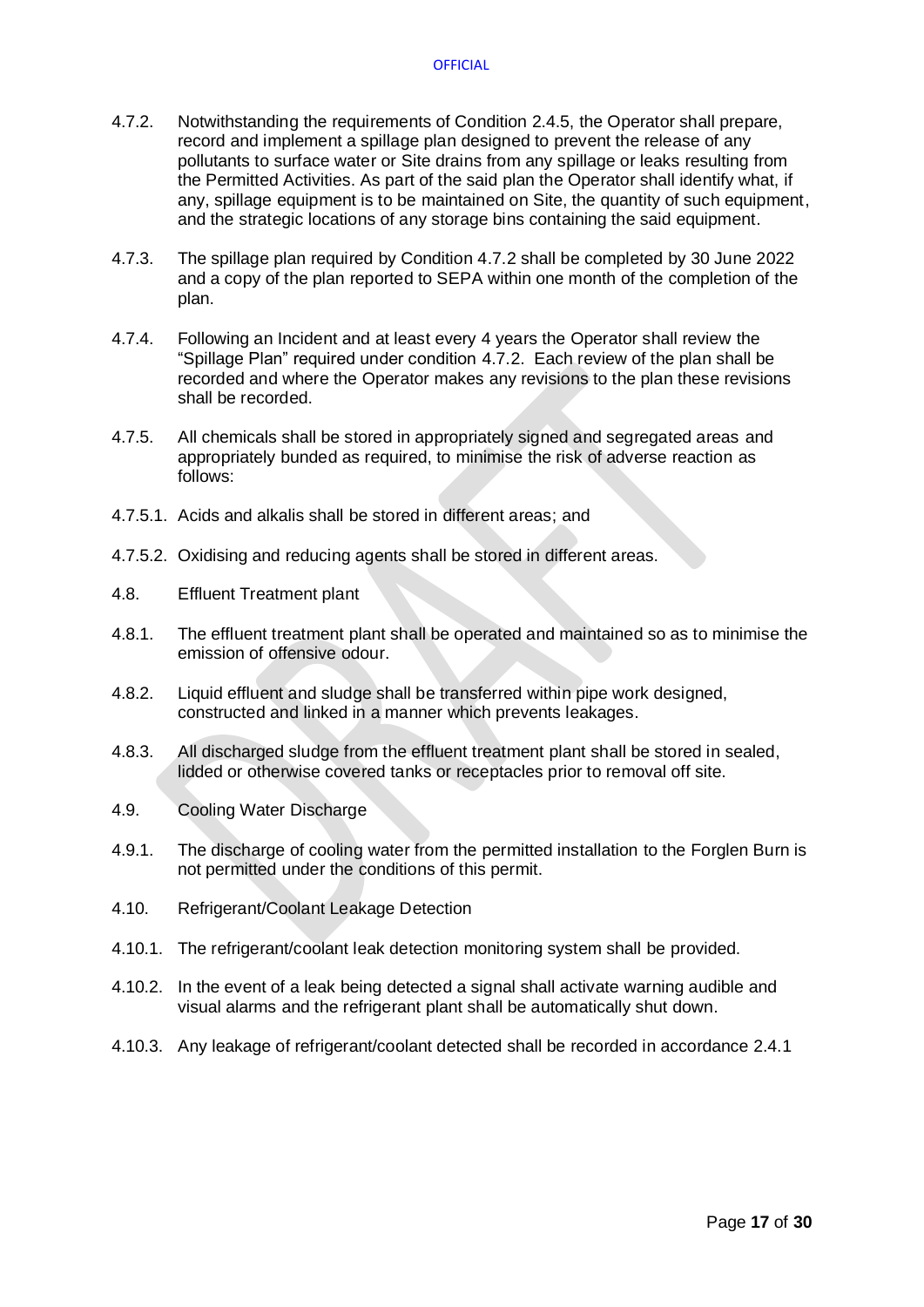# **APPENDIX 1 – Site Plan**

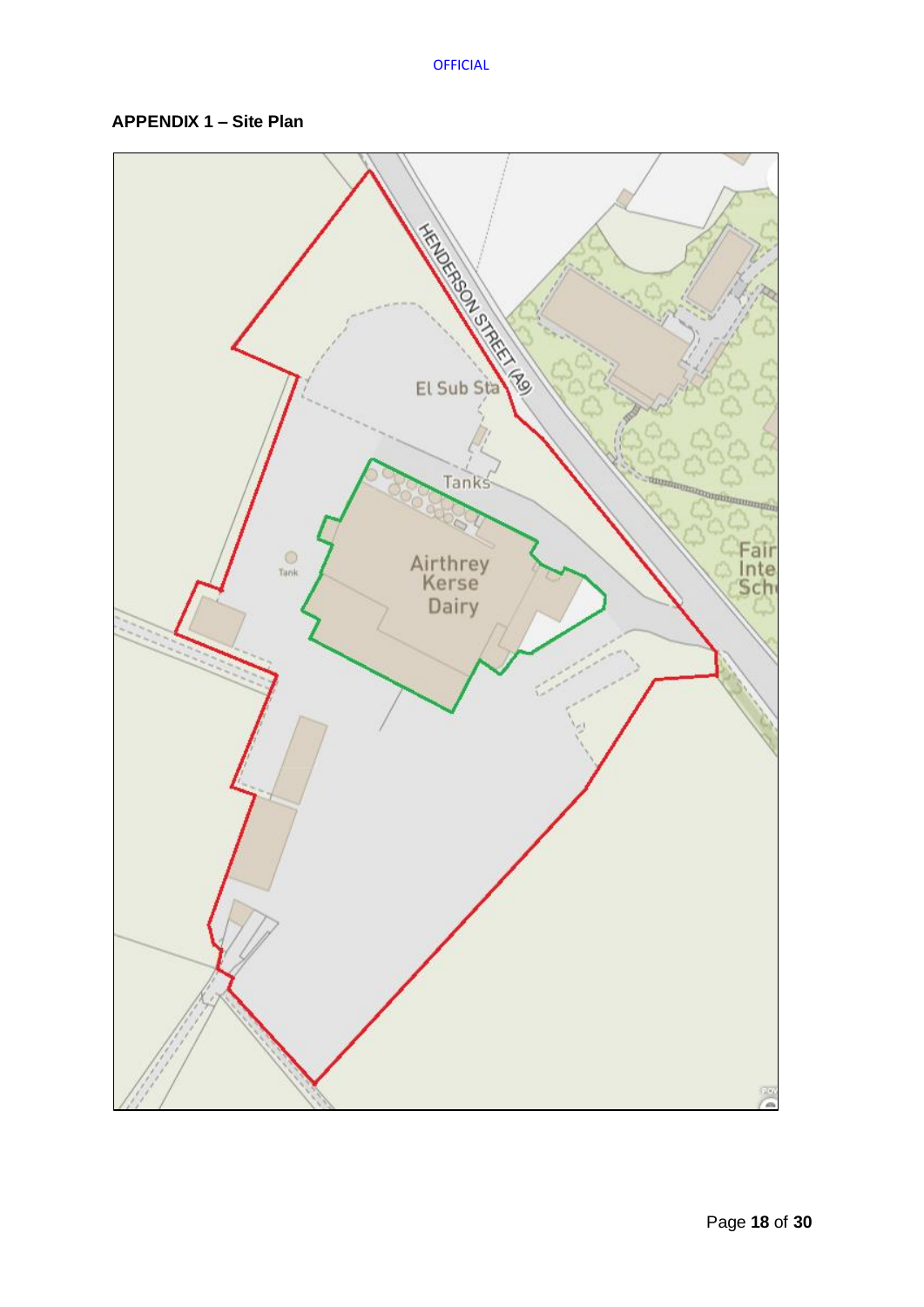

# **APPENDIX 2 – Location Plan**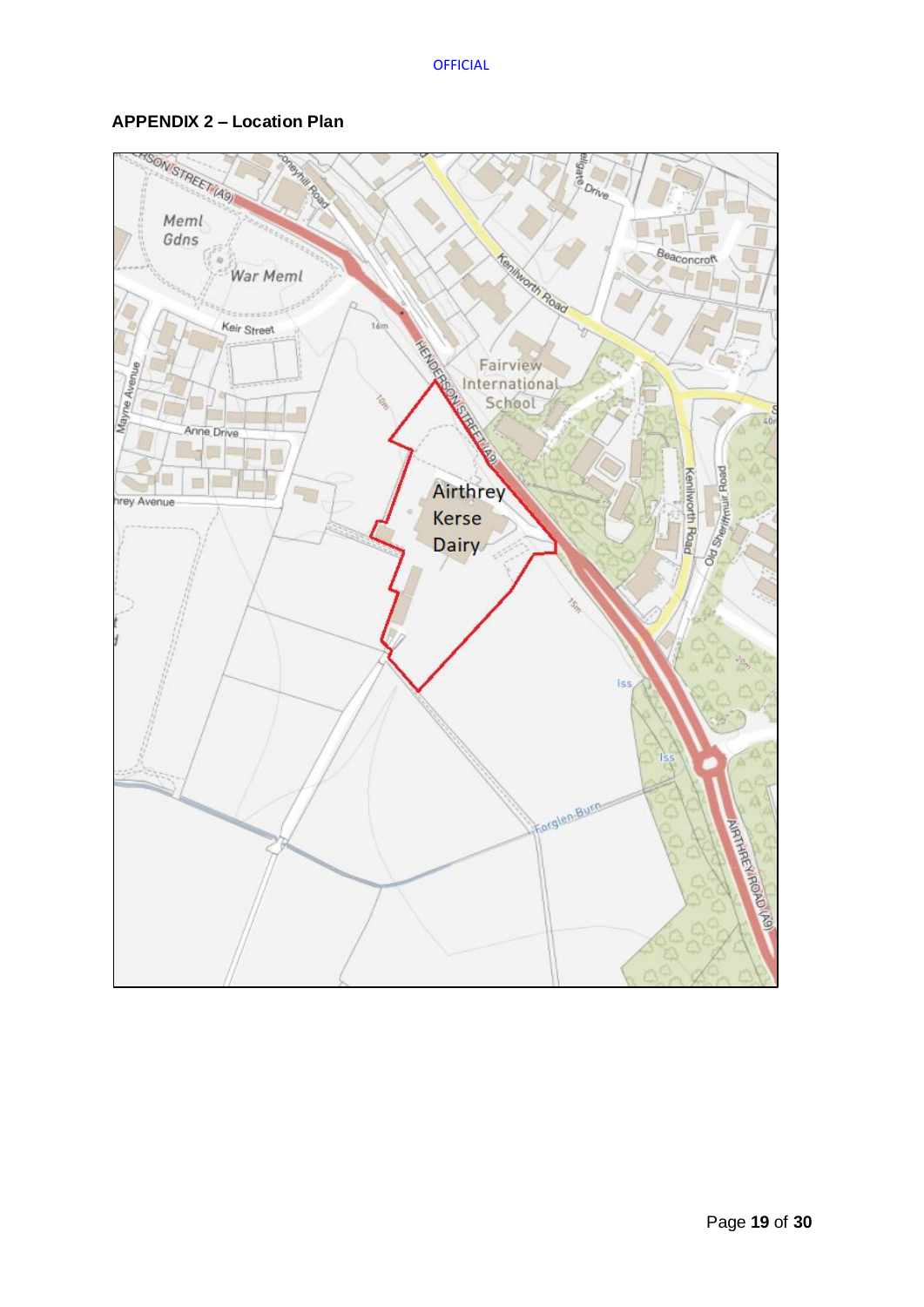

# **APPENDIX 3 – Sampling Point Locations**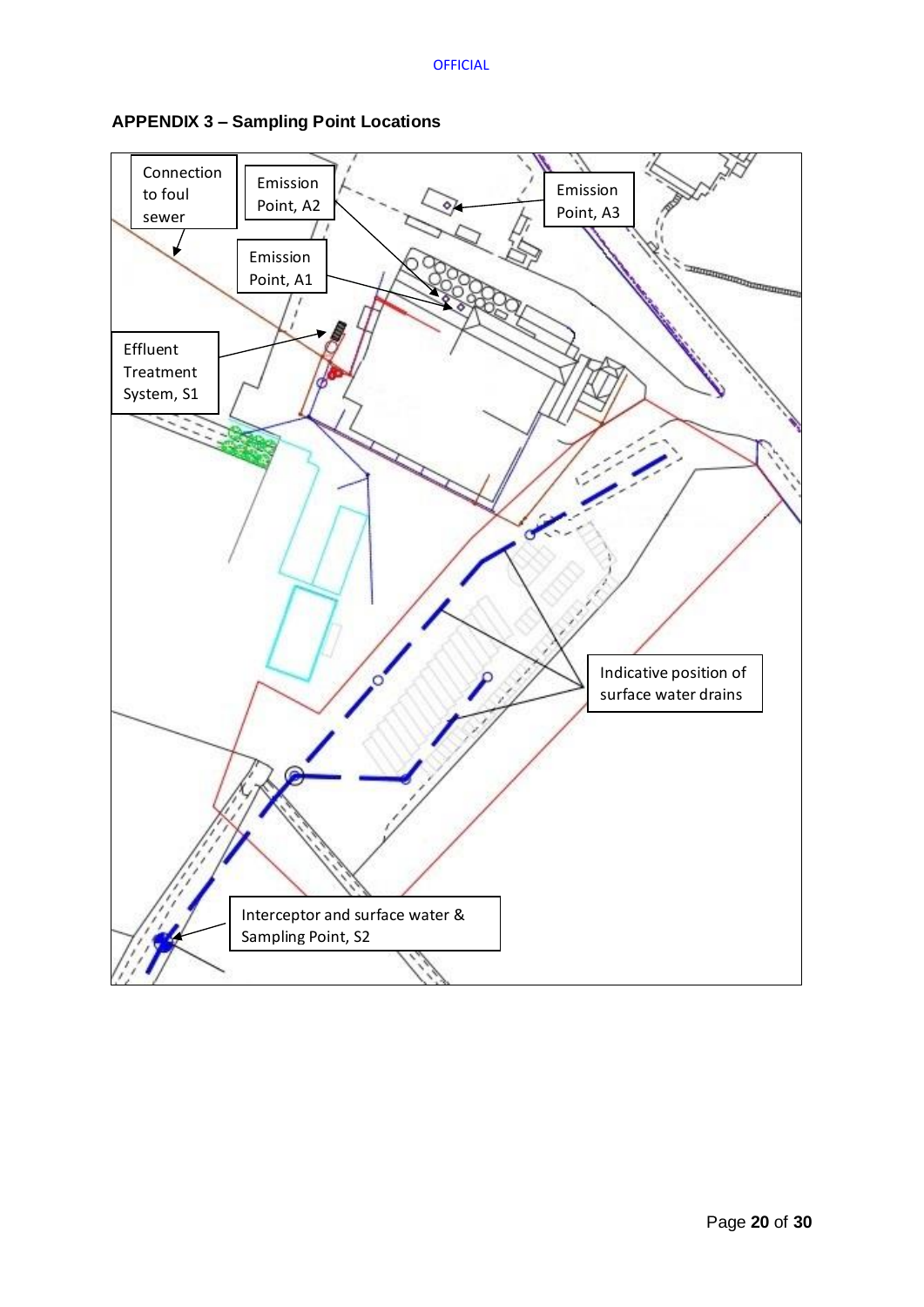# **APPENDIX 4 – Emission Limit Value Tables As Specified In Schedule 4**

# **Table 4.1 Emissions to Air ELVs**

| Source of<br><b>Emission</b> | <b>Emission point</b><br>number                                                                         | A <sub>1</sub>                                                                                                                                     | A <sub>2</sub>                                                                                                                                     | A3                                                                                                                                                 |
|------------------------------|---------------------------------------------------------------------------------------------------------|----------------------------------------------------------------------------------------------------------------------------------------------------|----------------------------------------------------------------------------------------------------------------------------------------------------|----------------------------------------------------------------------------------------------------------------------------------------------------|
|                              | <b>Emission source</b>                                                                                  | Boiler 1                                                                                                                                           | Boiler <sub>2</sub>                                                                                                                                | Emergency<br>Generator                                                                                                                             |
|                              | Stack height (m)                                                                                        | 0.75                                                                                                                                               | 0.75                                                                                                                                               | N/A                                                                                                                                                |
|                              | Flue diameter (m)                                                                                       | 0.35                                                                                                                                               | 0.35                                                                                                                                               | 0.11                                                                                                                                               |
|                              | Location on site<br>plan                                                                                | A <sub>1</sub>                                                                                                                                     | A2                                                                                                                                                 | A3                                                                                                                                                 |
|                              | <b>NGR</b>                                                                                              | <b>NS 80005</b><br>96899                                                                                                                           | <b>NS 80000</b><br>96901                                                                                                                           | <b>NS 80007</b><br>96929                                                                                                                           |
| <b>Monitoring</b>            | Type of monitoring                                                                                      | $\overline{\text{SS}}$                                                                                                                             | $\overline{\text{SS}}$                                                                                                                             | $\overline{\text{SS}}$                                                                                                                             |
| <b>Details</b>               | Sampling Location                                                                                       | <b>Stack</b>                                                                                                                                       | <b>Stack</b>                                                                                                                                       | <b>Stack</b>                                                                                                                                       |
|                              | Visible Smoke -<br>Ringleman No. (as<br>determined in<br>accordance with<br>BS2742:1969(as<br>amended)) |                                                                                                                                                    |                                                                                                                                                    |                                                                                                                                                    |
|                              | During Start up<br>period                                                                               | Not to exceed<br>shade 2.                                                                                                                          | Not to exceed<br>shade 2.                                                                                                                          | Not to exceed<br>shade 2.                                                                                                                          |
|                              | At all other times                                                                                      | Not to exceed<br>shade 1 for<br>any period<br>longer than 4<br>consecutive<br>minutes or 24<br>minutes in<br>aggregate in<br>any 8 hour<br>period. | Not to exceed<br>shade 1 for<br>any period<br>longer than 4<br>consecutive<br>minutes or 24<br>minutes in<br>aggregate in<br>any 8 hour<br>period. | Not to exceed<br>shade 1 for<br>any period<br>longer than 4<br>consecutive<br>minutes or 24<br>minutes in<br>aggregate in<br>any 8 hour<br>period. |
|                              |                                                                                                         |                                                                                                                                                    |                                                                                                                                                    |                                                                                                                                                    |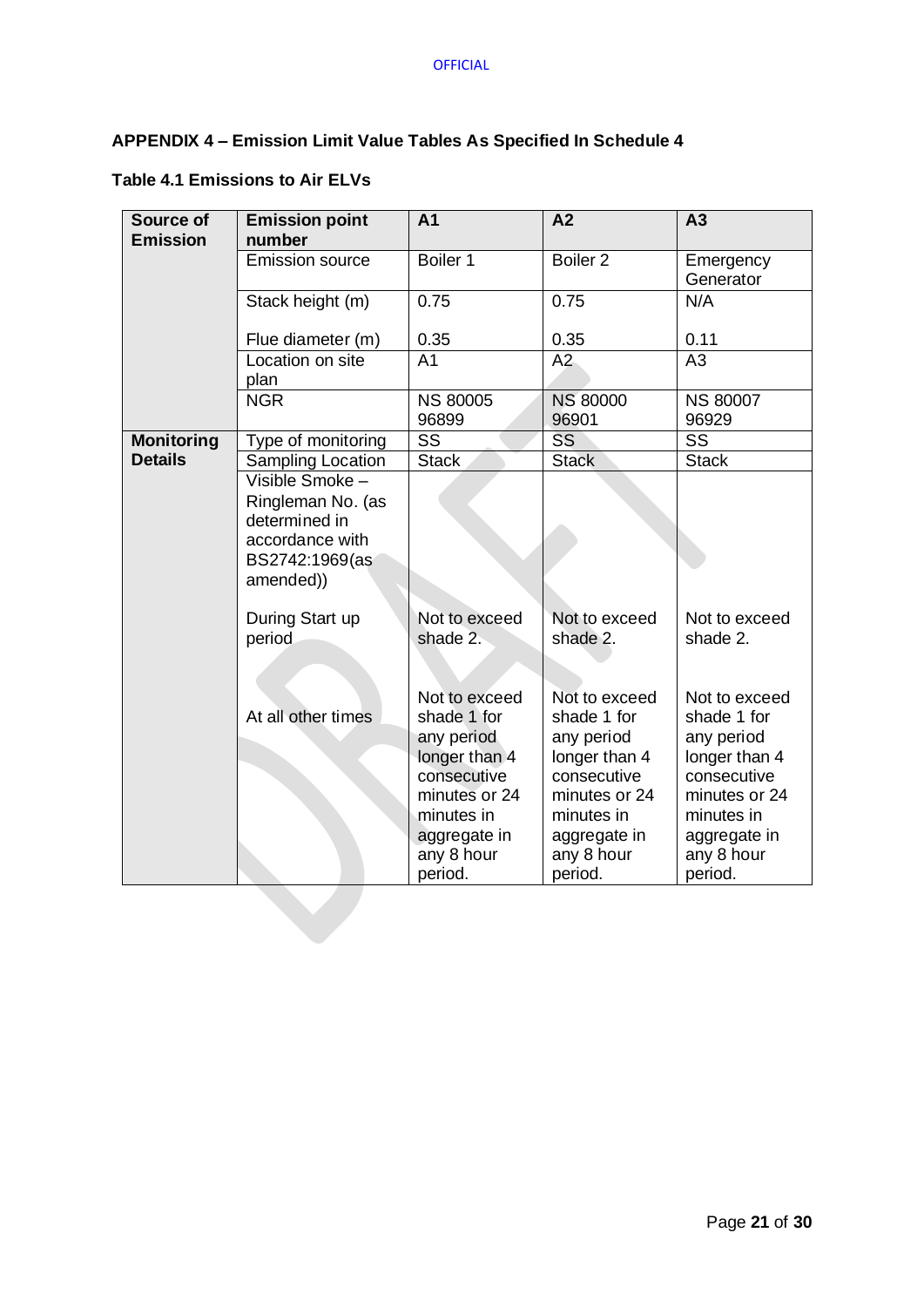| <b>Location Point number(s)</b><br>on discharge plan | S <sub>1</sub>                    | S <sub>2</sub>             |
|------------------------------------------------------|-----------------------------------|----------------------------|
| Source of Emission                                   | <b>Effluent Collection System</b> | Surface water collection   |
|                                                      |                                   | and drainage system        |
| <b>Emission Location</b>                             | Discharge to effluent             | Discharge to Forglen Burn  |
|                                                      | treatment plant                   | at:                        |
|                                                      |                                   | NS 79830 96582             |
| <b>Sampling Location</b>                             | Effluent sampling chamber         | Effluent sampling chamber  |
|                                                      | located at treatment plant        | located at: NS 79910 96694 |
| BOD (mg/l)                                           | No limit set                      | 3                          |
| Suspended Solids (mg/l)                              | No limit set                      | 25                         |
| pH                                                   | No limit set                      | $6 - 9$                    |
| COD (mg/l)                                           | No limit set                      | No limit set               |
| Total Phosphorus (mg/l)                              | No limit set                      | No limit set               |
| Fe (mg/l)                                            | No limit set                      | No limit set               |
| Temperature (°C)                                     | No limit set                      | No limit set               |
| Maximum daily volume limit                           | No limit set                      | No limit set               |
| $\mathsf{(m^3)}$                                     |                                   |                            |
| Flow rate $(1/s)$                                    | No limit set                      | No limit set               |
| Oil or grease (mg/l)                                 | No limit set                      | No limit set               |

# **Table 4.2 – Emissions to Effluent Collection System/Water ELVs**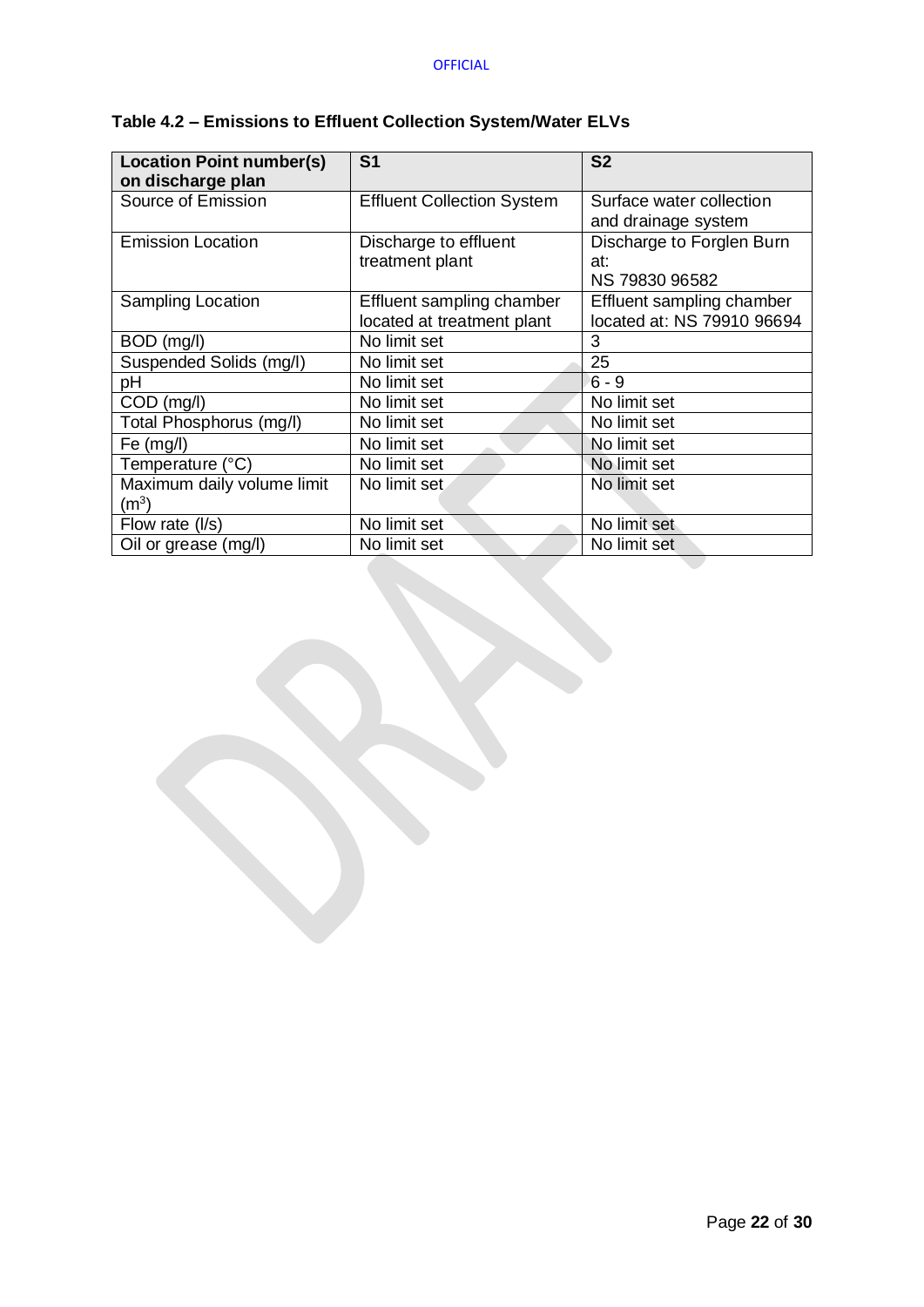# **Table 4.3 – Emissions to Effluent Collection System/Water Monitoring Requirements**

| <b>Parameter</b>                                   | <b>Emission</b><br><b>Point</b> | <b>Monitoring</b><br><b>Frequency</b> | <b>Monitoring</b><br><b>Device Type</b> | <b>Test Method</b>                                                                                                                              |
|----------------------------------------------------|---------------------------------|---------------------------------------|-----------------------------------------|-------------------------------------------------------------------------------------------------------------------------------------------------|
| BOD (mg/l)                                         | $\overline{\mathsf{S2}}$        | <b>Monthly</b>                        | Instantaneous                           | Latest standard from<br><b>Environment Agency M18</b><br>guidance Document (EA<br>M18) or as otherwise<br>agreed in writing with<br><b>SEPA</b> |
| Suspended<br>Solids (mg/l)                         | $\overline{\mathsf{S2}}$        | Monthly                               | Instantaneous                           | Latest standard from<br><b>Environment Agency M18</b><br>guidance Document (EA<br>M18) or as otherwise<br>agreed in writing with<br><b>SEPA</b> |
| pH                                                 | S <sub>2</sub>                  | Monthly                               | Instantaneous                           | Latest standard from<br><b>Environment Agency M18</b><br>guidance Document (EA<br>M18) or as otherwise<br>agreed in writing with<br><b>SEPA</b> |
| COD (mg/l)                                         | S <sub>2</sub>                  | N/A                                   | N/A                                     | Latest standard from<br><b>Environment Agency M18</b><br>guidance Document (EA<br>M18) or as otherwise<br>agreed in writing with<br><b>SEPA</b> |
| <b>Total</b><br>Phosphorus<br>(mg/l)               | S <sub>2</sub>                  | N/A                                   | N/A                                     | Latest standard from<br><b>Environment Agency M18</b><br>guidance Document (EA<br>M18) or as otherwise<br>agreed in writing with<br><b>SEPA</b> |
| Fe (mg/l)                                          | S <sub>2</sub>                  | N/A                                   | N/A                                     | Latest standard from<br><b>Environment Agency M18</b><br>guidance Document (EA<br>M18) or as otherwise<br>agreed in writing with<br><b>SEPA</b> |
| Temperature<br>$(^{\circ}C)$                       | S <sub>2</sub>                  | N/A                                   | N/A                                     | Latest standard from<br><b>Environment Agency M18</b><br>guidance Document (EA<br>M18) or as otherwise<br>agreed in writing with<br><b>SEPA</b> |
| Maximum daily<br>volume limit<br>(m <sup>3</sup> ) | S <sub>2</sub>                  | N/A                                   | N/A                                     | Latest standard from<br><b>Environment Agency M18</b><br>guidance Document (EA<br>M18) or as otherwise<br>agreed in writing with<br><b>SEPA</b> |
| Flow rate (I/s)                                    | S <sub>2</sub>                  | N/A                                   | N/A                                     | Latest standard from<br><b>Environment Agency M18</b>                                                                                           |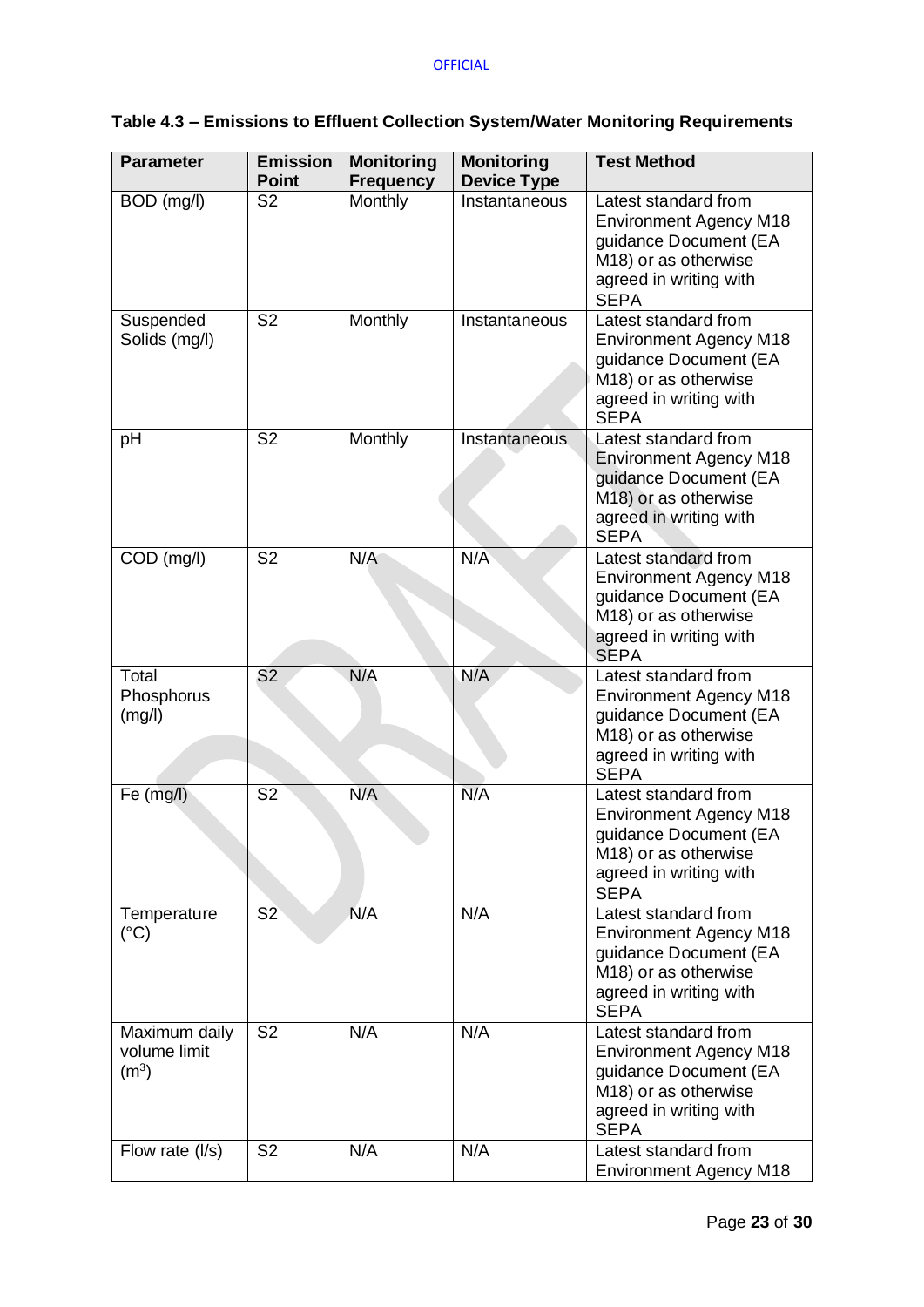|                         |                |     |     | guidance Document (EA<br>M18) or as otherwise<br>agreed in writing with<br><b>SEPA</b>                                                          |
|-------------------------|----------------|-----|-----|-------------------------------------------------------------------------------------------------------------------------------------------------|
| Oil or grease<br>(mg/l) | S <sub>2</sub> | N/A | N/A | Latest standard from<br><b>Environment Agency M18</b><br>guidance Document (EA<br>M18) or as otherwise<br>agreed in writing with<br><b>SEPA</b> |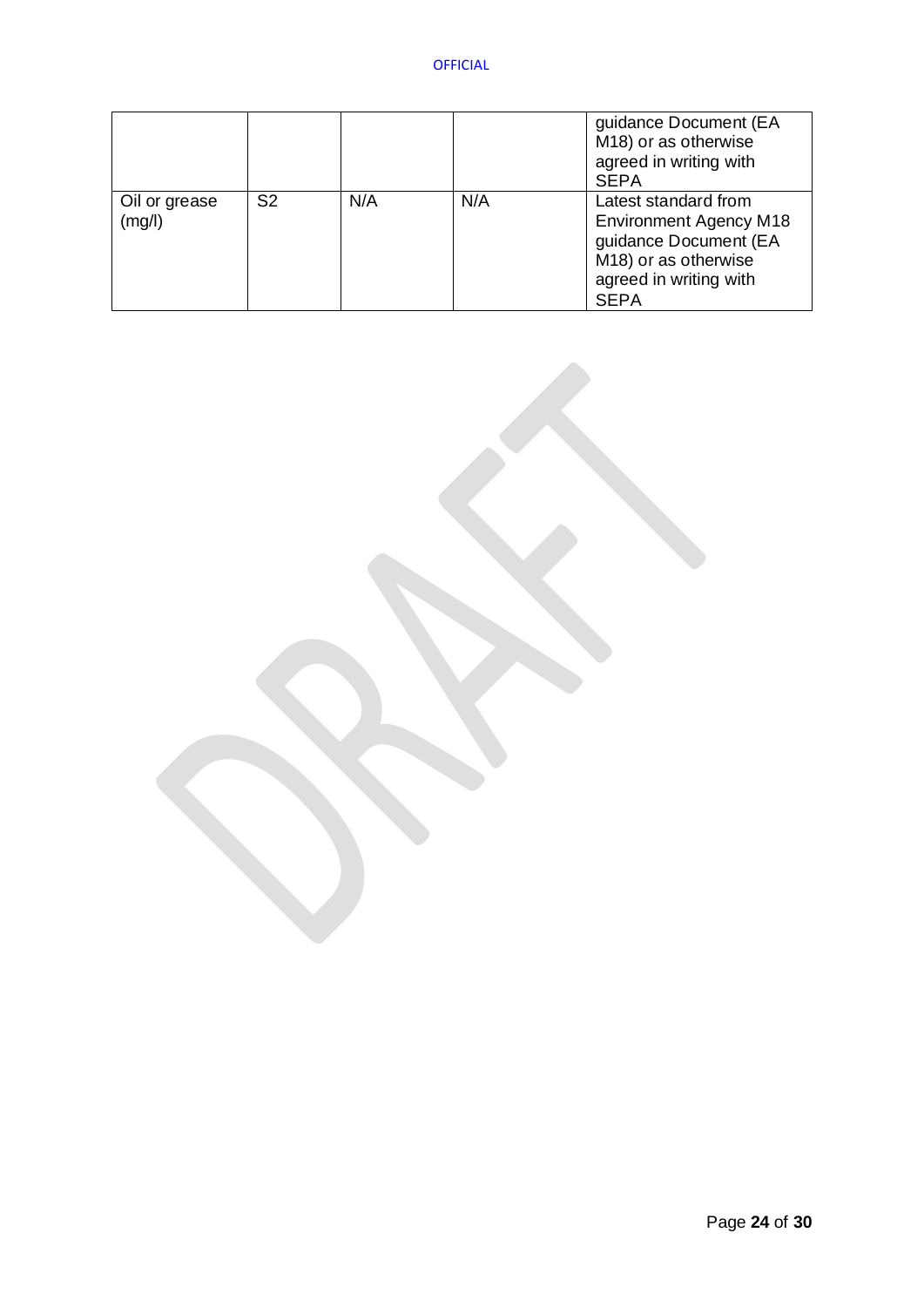| APPENDIX 5 - Raw Material, Waste Handling and Storage |
|-------------------------------------------------------|
|-------------------------------------------------------|

| <b>Description</b>                                     | <b>Location of</b><br><b>Storage</b>                                        | <b>Method of</b><br><b>Storage</b>     | On Site quantity                                                                                                                                                                                                                                 | <b>Storage</b><br>conditions                           |
|--------------------------------------------------------|-----------------------------------------------------------------------------|----------------------------------------|--------------------------------------------------------------------------------------------------------------------------------------------------------------------------------------------------------------------------------------------------|--------------------------------------------------------|
| *Refrigerants                                          | Various plant<br>rooms                                                      | Sealed systems                         | 234 Kg                                                                                                                                                                                                                                           | Sealed system                                          |
| <b>Chemicals</b>                                       |                                                                             |                                        |                                                                                                                                                                                                                                                  |                                                        |
| <b>CIP Cleaning</b><br>Chemicals                       | Various<br>storage &<br>intermediate<br>storage<br>locations<br>around site | IBC's, 200 I<br>drums, 20 l<br>carboys | $Cipton - 2$ IBC's<br>of 950L,<br>Primesoft - 2<br>IBC's of 900L,<br>Dilac Acid - 1<br>IBC of 900L,<br>Divosan forte - 1<br>IBC of 1000kg,<br>Glide (20L) - 15<br>drums,<br>Hypofoam (20L)<br>$-15$ drums,<br>Sureclean<br>$(200L) - 2$<br>drums | Stored on<br>bunded<br>pallet or in<br>bunded<br>store |
| Sodium<br>Hydroxide for<br>effluent<br>treatment plant | Inside storage<br>unit                                                      | <b>Bunded IBC</b>                      | 1000ltr                                                                                                                                                                                                                                          | <b>Bunded tank</b><br>system                           |
| Sulphuric acid<br>for effluent<br>treatment plant      | Inside storage<br>unit                                                      | <b>Bunded IBC</b>                      | 1000ltr                                                                                                                                                                                                                                          | <b>Bunded tank</b><br>system                           |
| Effluent<br>treatment<br>chemicals                     | Effluent<br>treatment                                                       | IBC's, 200 I<br>drums, 20 l            | Alresolve-<br>2,000ltrs,                                                                                                                                                                                                                         | Stored on bunded<br>pallet or in<br>bunded store       |
| Water                                                  | plant<br><b>Storage Tank</b>                                                | carboys<br><b>Storage Tank</b>         | Anfloc (25kg) - 1<br>42,000 ltr                                                                                                                                                                                                                  | Storage Tank                                           |
| <b>Milk</b>                                            |                                                                             |                                        |                                                                                                                                                                                                                                                  |                                                        |
| <b>Raw Milk</b>                                        | <b>Raw Milk Silos</b>                                                       | Silos/Containers                       |                                                                                                                                                                                                                                                  | Silos/Containers                                       |
| Cream                                                  | <b>Raw Milk Silos</b>                                                       | Silos/Containers                       |                                                                                                                                                                                                                                                  | Silos/Containers                                       |
| Pasteurised<br><b>Milk</b>                             | <b>Finished Milk</b><br><b>Silos</b>                                        | Silos/Containers                       |                                                                                                                                                                                                                                                  | Silos/Containers                                       |
| <b>Fuel</b>                                            |                                                                             |                                        |                                                                                                                                                                                                                                                  |                                                        |
| <b>Diesel</b>                                          | <b>Fuel island</b>                                                          | Fuel island                            | 10,000 ltr                                                                                                                                                                                                                                       | Fuel island                                            |
| Red diesel                                             | Fuel island                                                                 | Fuel island                            | 3,000 ltr                                                                                                                                                                                                                                        | Fuel island                                            |
| Ad Blue                                                | <b>Fuel island</b>                                                          | Fuel island                            | 3,000 ltr                                                                                                                                                                                                                                        | Fuel island                                            |
| Gas Oil (for                                           | Outside                                                                     | <b>Bunded tank</b>                     |                                                                                                                                                                                                                                                  | <b>Bunded Tank</b>                                     |
| boiler)                                                | storage tank                                                                |                                        |                                                                                                                                                                                                                                                  |                                                        |
| <b>Waste</b>                                           |                                                                             |                                        |                                                                                                                                                                                                                                                  |                                                        |
| Tipped milk<br>and the butter<br>machine<br>washdowns  | Dairy Waste<br>Area                                                         | IBC's                                  | Tipped Milk $-2-3$<br>IBC's a week are<br>generated and<br>uplifted weekly<br>Butter - 15-20<br>IBC's generated a<br>month which are<br>uplifted and taken                                                                                       | Outside                                                |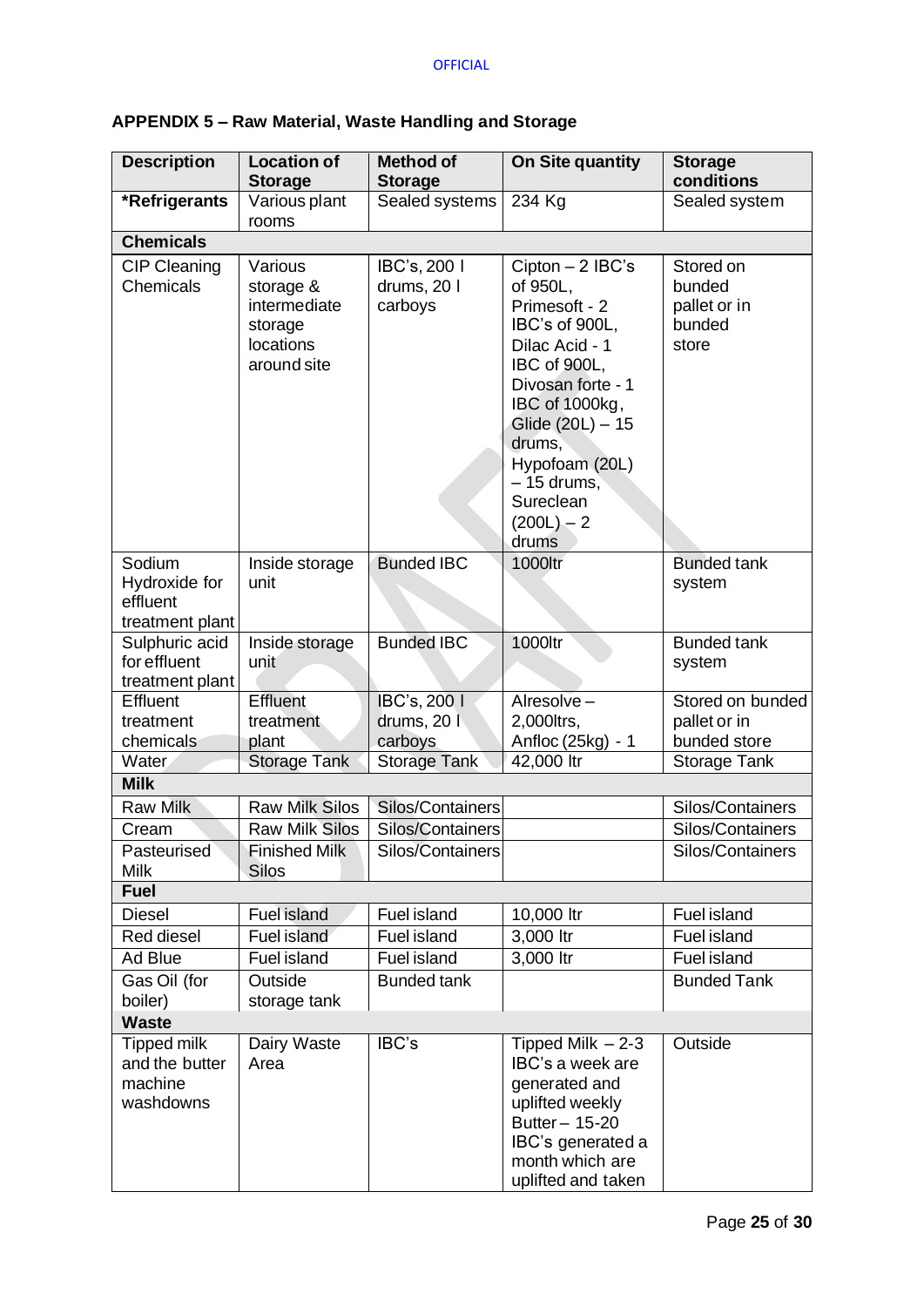|                                |                             |                                   | to an AD plant.                                                                         |                                               |
|--------------------------------|-----------------------------|-----------------------------------|-----------------------------------------------------------------------------------------|-----------------------------------------------|
| Cardboard<br>bales             | Dairy Waste<br>Area         | <b>Baled on Pallet</b>            | 3 bales generated<br>a week - uplifted<br>weekly                                        | <b>Outside on Pallet</b>                      |
| Compacted<br>milk bottles      | Dairy Waste<br>Area         | <b>Baled on Pallet</b>            | N/A                                                                                     | <b>Outside on Pallet</b>                      |
| Food waste                     | Dairy Waste<br>Area         | Food waste skip                   | 1 skip                                                                                  | Food waste skip                               |
| Polythene<br>bales             | Dairy Waste<br>Area         | <b>Baled on Pallet</b>            | 7 bales generated<br>a week - uplifted<br>weekly                                        | <b>Outside on Pallet</b>                      |
| Mixed waste<br>recycling skips | Dairy Waste<br>Area         | Waste skip                        | 1 skip                                                                                  | Waste skip                                    |
| General waste<br>skip          | Dairy Waste<br>Area         | Waste skip                        | 1 skip                                                                                  | Waste skip                                    |
| Stainless steel<br>skip        | Dairy Waste<br>Area         | Waste skip                        | 1 skip                                                                                  | Waste skip                                    |
| Mild steel skip                | Dairy Waste<br>Area         | Waste skip                        | 1 skip                                                                                  | Waste skip                                    |
| Wood skip                      | Dairy Waste<br>Area         | Waste skip                        | 1 skip                                                                                  | Waste skip                                    |
| Hazardous<br>waste             | <b>Site Service</b><br>Area | Various<br>containers             | N/A                                                                                     | <b>Bunded container</b><br>storage facilities |
| Waste oil                      | <b>Site Service</b><br>Area | Waste oil<br>storage<br>container | <b>Container holds</b><br>300-400L and is<br>emptied<br>approximately 4<br>times a year | Self Bunded Oil<br>Container                  |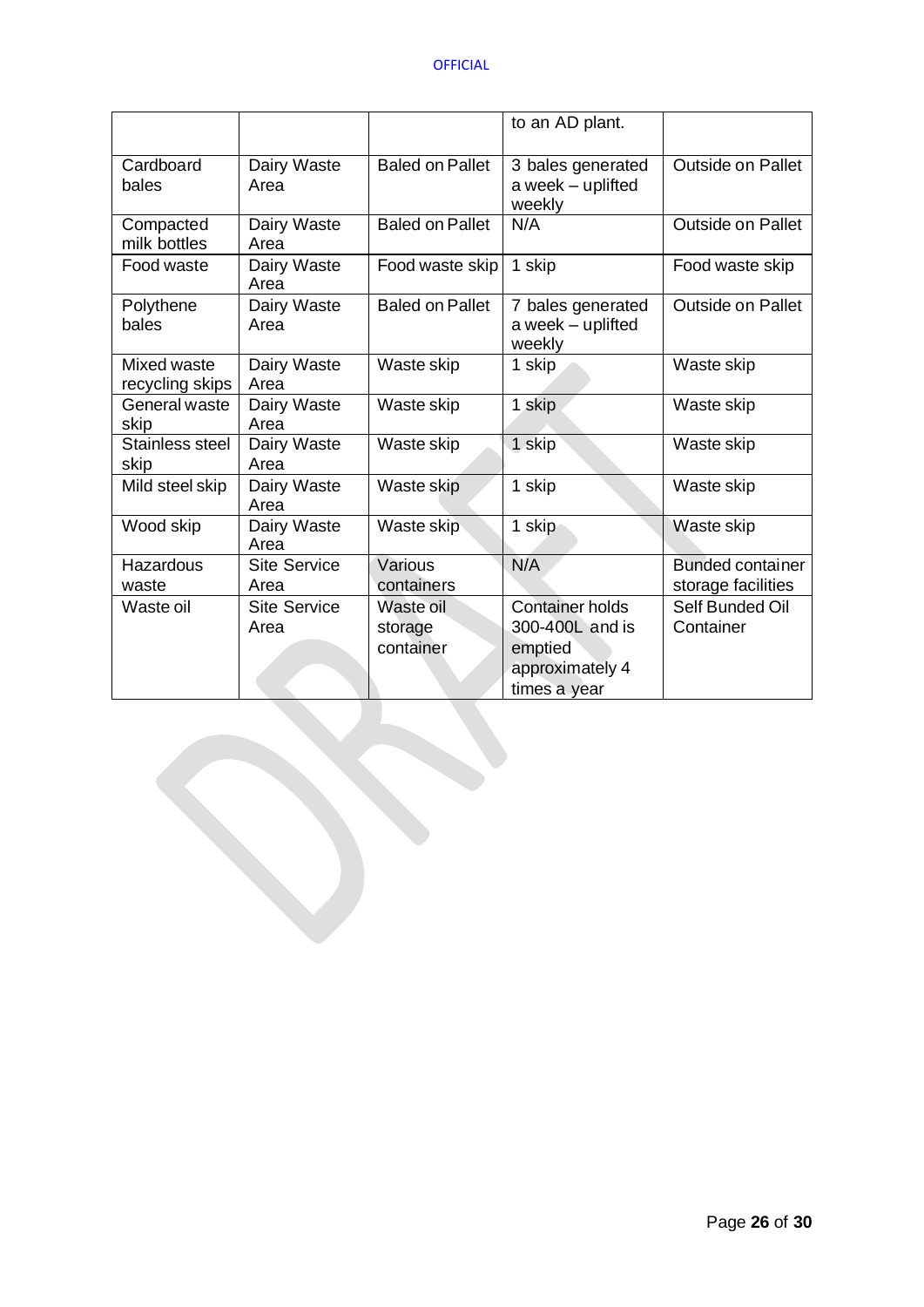### **EXPLANATORY NOTES**

(These Explanatory Notes do not form part of the Permit)

### **1. BAT**

It should be noted that Regulation 22 of the Regulations specifies that it is a condition of a Permit that the operator must use the best available techniques (BAT) for preventing or, where that is not practicable, reducing emissions from the installation. This is referred to as the 'general' BAT condition.

This does not apply to the extent that any other condition of the permit, or a standard rule which has effect as a standard rules condition, has the same effect.

Examples of aspects of the operation that have not been regulated by specific Conditions are general maintenance requirements.

BAT is defined in Regulation 4 of the Regulations as follows:

"best available techniques" mean the most effective and advanced stage in the development of activities and their methods of operation which indicates the practical suitability of particular techniques for providing the basis for emission limit values and other permit conditions designed to prevent and, where that is not practicable, to reduce emissions and the impact on the environment as a whole

"available techniques" means those techniques which have been developed on a scale which allows implementation in the relevant industrial sector, under economically and technically viable Conditions, taking into consideration the cost and advantages, whether or not the techniques are used or produced inside the UK, as long as they are reasonably accessible to the operator.

"best" means in relation to techniques, the most effective in achieving a high general level of protection of the environment as a whole.

"techniques" includes both the technology used and the way in which an installation is designed, built, maintained, operated and decommissioned.

"BAT conclusions" means a document containing the parts of a BAT reference document laying down the conclusions on best available techniques, their description, information to assess their applicability, the emission levels associated with the best available techniques, associated monitoring, associated consumption levels and, where appropriate, relevant site remediation measures.

"emerging technique" means a novel technique for an industrial activity that, if commercially developed, could, when compared to existing best available techniques provide a higher level of protection of the environment, or at least the same level of protection of the environment and higher cost savings.

"emission levels associated with best available techniques" means the range of emission levels obtained under normal operating conditions using a best available technique, or combination of best available techniques, as described in BAT conclusions, expressed as an average over a given period of time, under specified reference conditions.

Schedule 3 of the Regulations specifies the matters to be taken into account in determining BAT.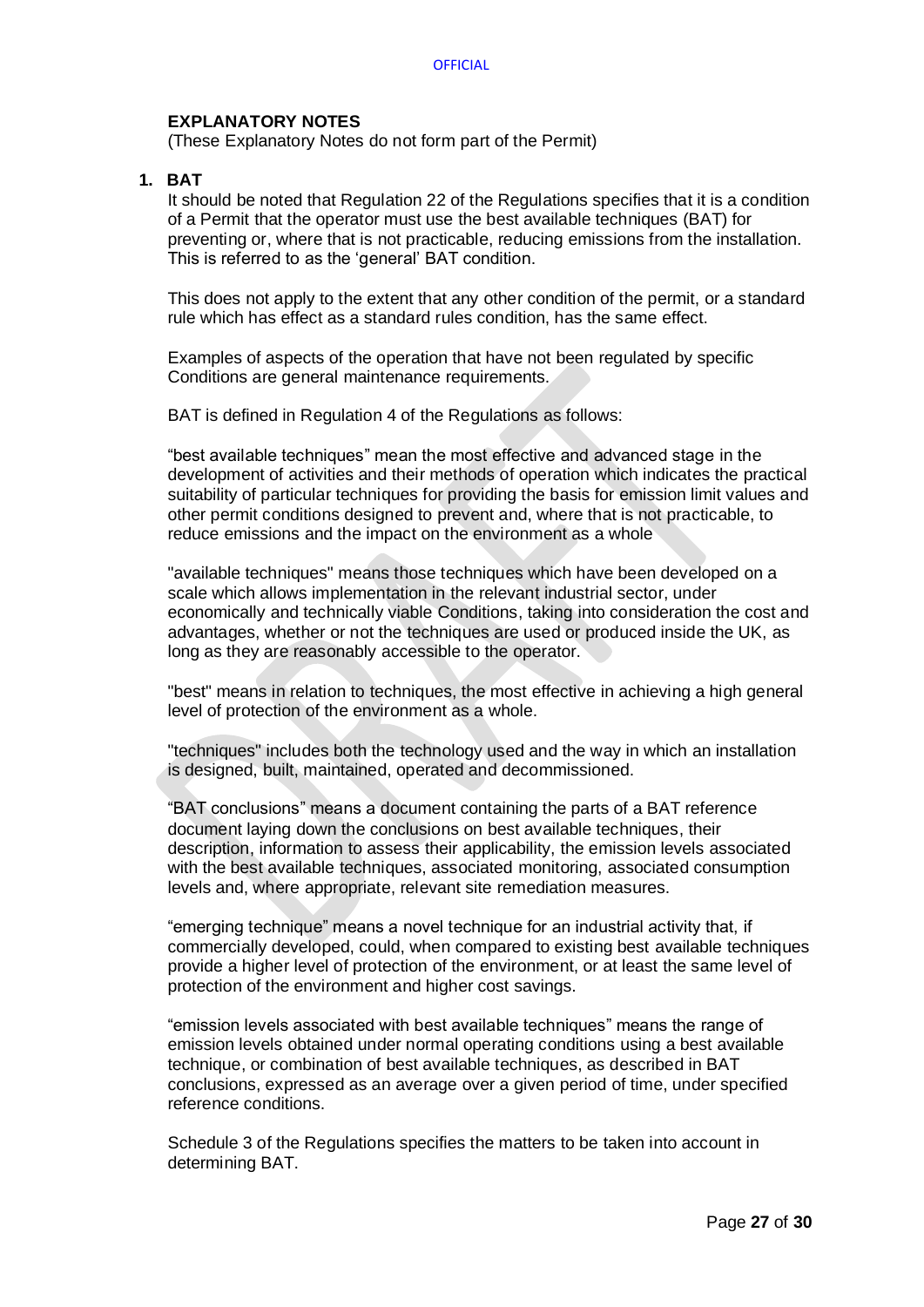In considering BAT, SEPA would expect the Operator to have regard to all relevant PPC sector or other technical guidance, including BAT Reference Documents and BAT Conclusions published by the European Commission and UK technical guidance published by the Environment Agency.

### **2. GENERAL STATUTORY REQUIREMENTS**

The Permit does not detract from any other statutory requirements applicable to you in respect of the Permitted Installation, such as any need to obtain planning permission or building regulations approval or any responsibilities under legislation for health, safety and welfare in the workplace.

### **3. APPEALS**

If you are aggrieved by any of the Conditions of the Permit, you should initially contact the local SEPA Office at the address or telephone number below. Further information on your right of appeal and the appeals procedure is contained Regulation 58 and Schedule 8 of the Regulations.

### **4. SUBSISTENCE CHARGES**

An annual subsistence charge will be payable in respect of the Permit in terms of the Environmental Regulation (Scotland) Charging Scheme 2018, or any relevant charging scheme made under Section 41 of the Environment Act 1995, copies of which are available from **SEPA** 

# **5. ADDRESS AND TELEPHONE NUMBERS**

The contact address and telephone number for all information to be reported in terms of the Permit, is as follows:

Scottish Environment Protection Agency

Angus Smith Building 6 Parklands Avenue **Eurocentral Holytown** North Lanarkshire ML1 4WQ

Tel: 01698 839000 Fax: 01698 738155

### **6. REVIEW OF CONDITIONS**

The Conditions of the Permit will be periodically reviewed by SEPA.

## **7. PROPOSED CHANGE IN OPERATION OF INSTALLATION**

It is a requirement of Regulation 45 of the Regulations that if you propose to make a change in the operation of the installation, you must notify SEPA at least 14 days before making the change. The requirement under Regulation 45 does not apply if you have already made an application to SEPA for the variation of the Conditions of the Permit containing a description of the proposed change.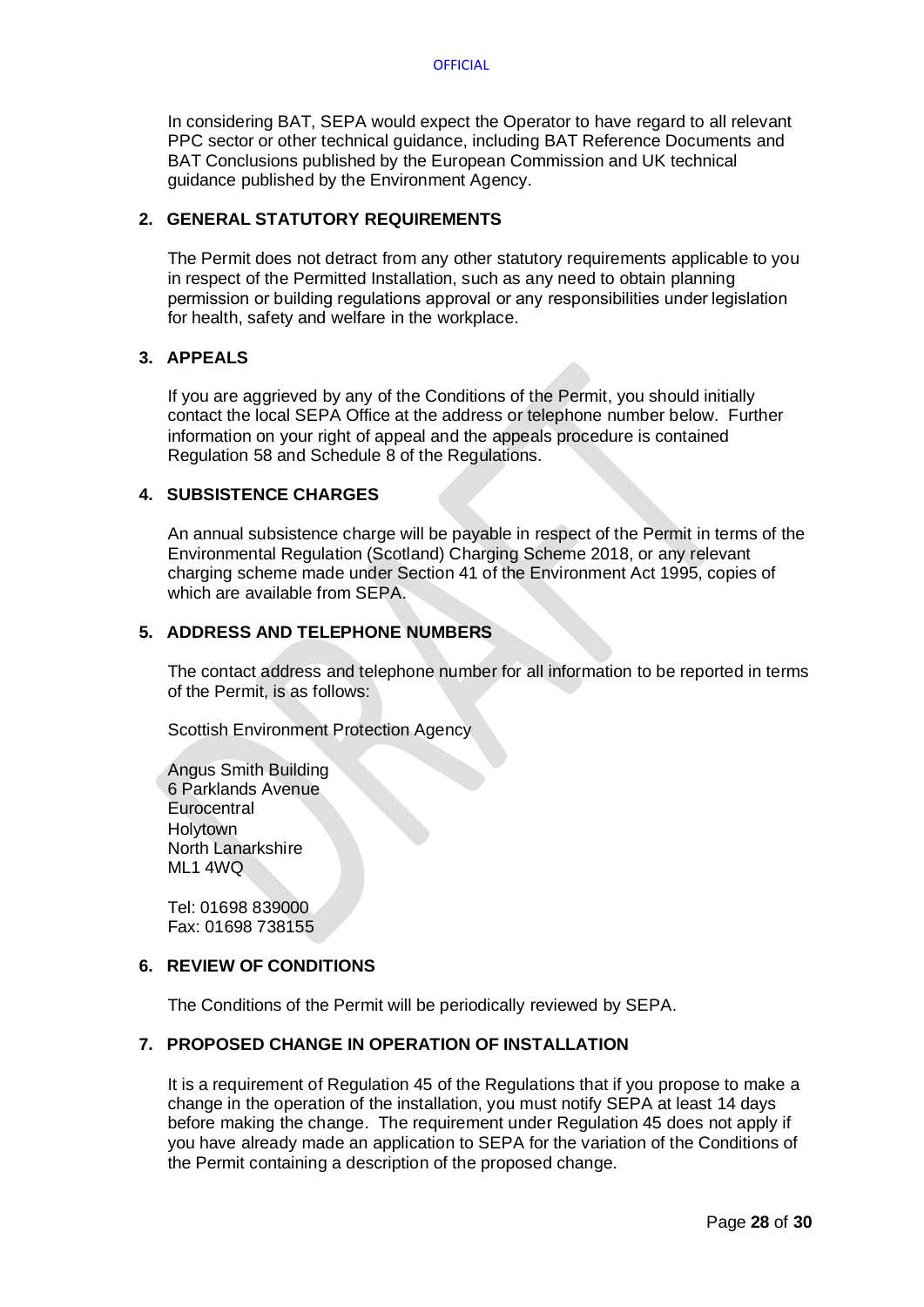N.B. the requirements of Regulation 45 are in addition to any obligations you may have under the Permit itself to only operate the Permitted Installation in the manner set out in the Permit and to notify SEPA of proposed changes to the Permitted Installation.

Regulation 46 and Schedule 7 of the Regulations provide details on applications for variation of the Permit in respect of proposed changes and substantial changes in operation.

"Change in operation" and "substantial change in operation" are defined in Regulation 2 of the Regulations.

### **8. ENFORCEMENT & OFFENCES**

If SEPA is of the opinion that you have contravened or are contravening or are likely to contravene a Condition of the Permit, or an Incident or accident significantly affecting the environment has occurred as a result of the operation of the Installation it may serve an Enforcement Notice. Further details on Enforcement Notices are provided in Regulation 55 of the Regulations.

If SEPA is of the opinion that the operation of an installation poses an immediate danger to human health, threatens to create an immediate significant adverse effect upon the environment or involves a risk of serious pollution it must, in certain circumstances, serve a Suspension Notice on you. Further details on Suspension Notices are provided in Regulation 56 of the Regulations.

It is an offence to operate an installation covered by the Regulations without a Permit or in breach of the Conditions of the Permit. It is an offence to fail to comply with the requirements of an Enforcement or Suspension Notice. It is an offence to intentionally make a false entry in any record required to be kept under a Condition of a Permit. Further details on offences and on penalties liable to be imposed upon conviction of an offence are provided in Regulation 67 of the Regulations.

Directors, managers and other individuals within a company may be held personally liable for offences under the Regulations.

All personnel who are responsible for fulfilling any Condition of the Permit should be made aware of these facts.

### **9. BREACH OF A PERMIT CONDITION**

Regulation 52 of the Regulations specifies that the Operator of an Installation must immediately give notice to SEPA of any breach of a condition of the permit. It is an offence to fail, without reasonable excuse to comply with Regulation 52.

Any statement made by an operator to SEPA for the purposes of complying with regulation 52 may only be used in a prosecution for an offence where in giving evidence the operator makes a statement inconsistent with the initial notification.

All personnel who are responsible for fulfilling any Condition of the Permit should be made aware of these facts.